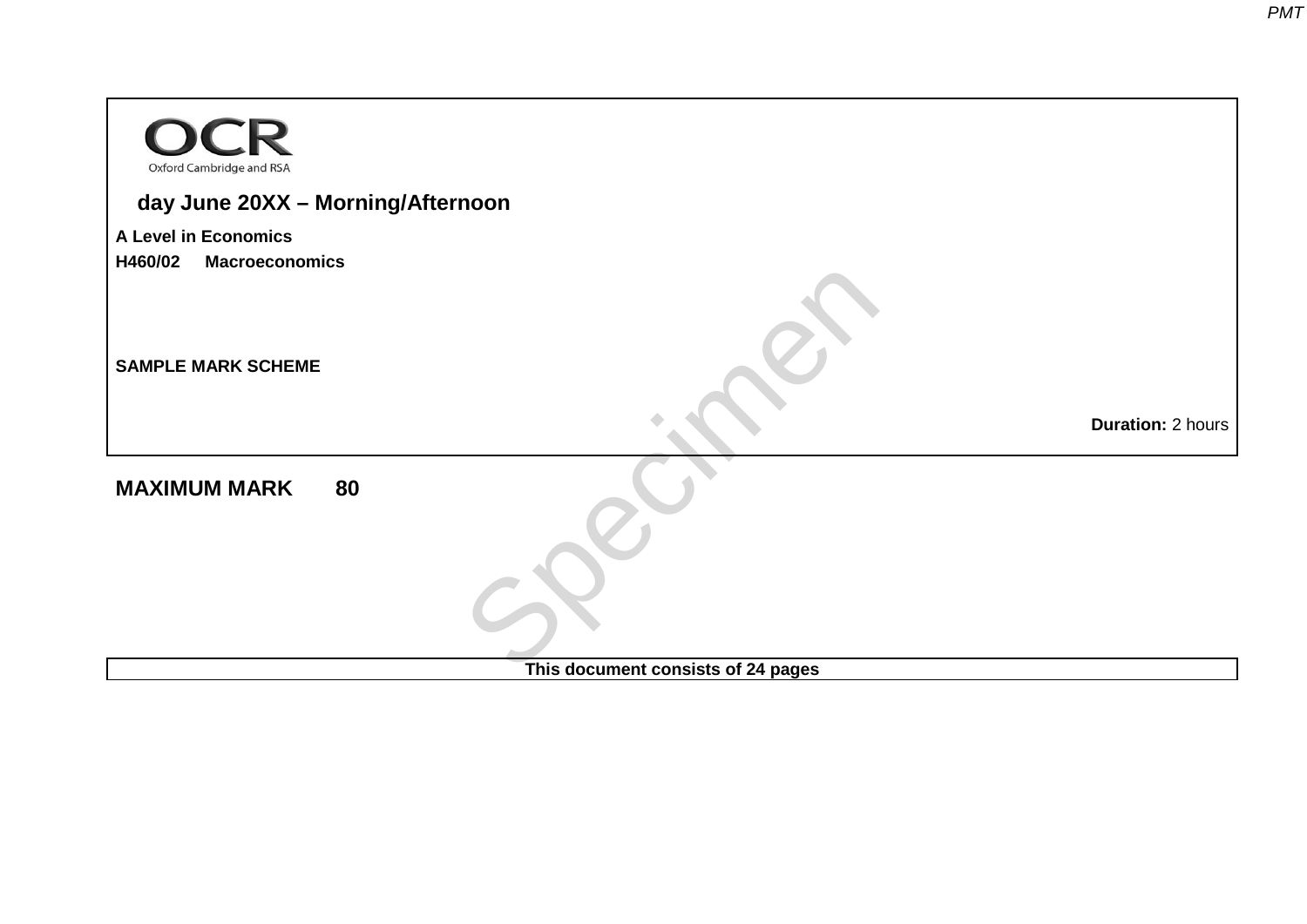# **MARKING INSTRUCTIONS**

# **PREPARATION FOR MARKING SCORIS**

- 1. Make sure that you have accessed and completed the relevant training packages for on-screen marking: *scoris assessor Online Training*; *OCR Essential Guide to Marking*.
- 2. Make sure that you have read and understood the mark scheme and the question paper for this unit. These are posted on the RM Cambridge Assessment Support Portal<http://www.rm.com/support/ca>
- 3.Log-in to scoris and mark the **required number** of practice responses ("scripts") and the **required number** of standardisation responses.

YOU MUST MARK 10 PRACTICE AND 10 STANDARDISATION RESPONSES BEFORE YOU CAN BE APPROVED TO MARK LIVE SCRIPTS. Fin.com/support/ca<br>
number of practice responses ("scripts") and the require<br>
10 STANDARDISATION RESPONSES BEFORE YOU<br>
mark at least 10 scripts from several centres. For this provides<br>
scripts to the meeting.<br>
16 scripts t

# **TRADITIONAL**

Before the Standardisation meeting you must mark at least 10 scripts from several centres. For this preliminary marking you should use **pencil** and follow the **mark scheme**. Bring these **marked scripts** to the meeting.

# **MARKING**

- 1. Mark strictly to the mark scheme.
- 2. Marks awarded must relate directly to the marking criteria.
- 3. The schedule of dates is very important. It is essential that you meet the scoris 50% and 100% (traditional 50% Batch 1 and 100% Batch 2) deadlines. If you experience problems, you must contact your Team Leader (Supervisor) without delay.
- 4. If you are in any doubt about applying the mark scheme, consult your Team Leader by telephone, email or via the scoris messaging system.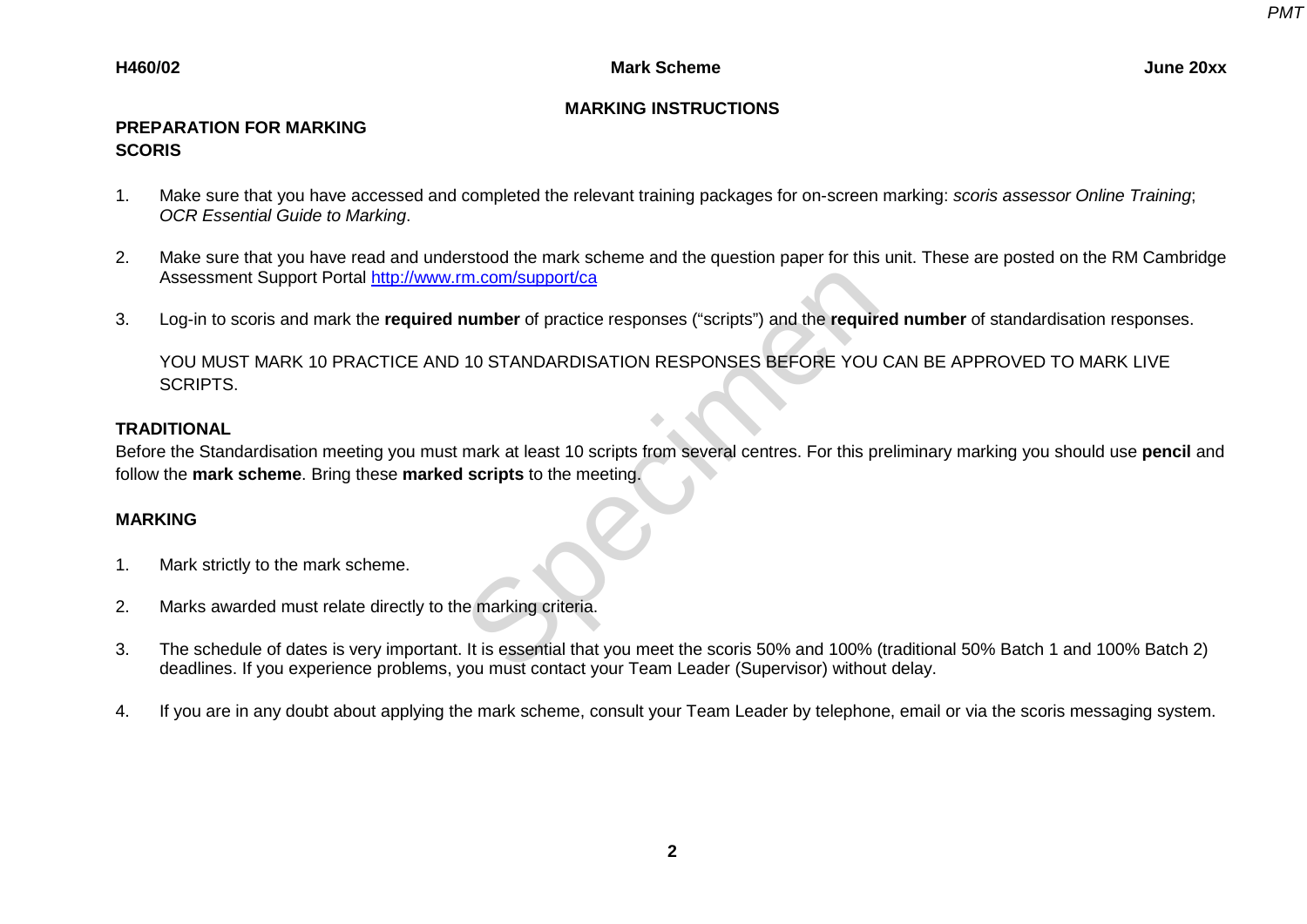# **H460/02**

- 5. Work crossed out:
	- a. where a candidate crosses out an answer and provides an alternative response, the crossed out response is not marked and gains no marks
	- b. if a candidate crosses out an answer to a whole question and makes no second attempt, and if the inclusion of the answer does not cause a rubric infringement, the assessor should attempt to mark the crossed out answer and award marks appropriately.
- 6. Always check the pages (and additional objects if present) at the end of the response in case any answers have been continued there. If the candidate has continued an answer there then add a tick to confirm that the work has been seen.
- 7. There is a NR (No Response) option. Award NR (No Response)
	- if there is nothing written at all in the answer space
	- OR if there is a comment which does not in any way relate to the question (e.g. 'can't do', 'don't know')
	- OR if there is a mark (e.g. a dash, a question mark) which isn't an attempt at the question.

Note: Award 0 marks – for an attempt that earns no credit (including copying out the question).

- 8. The scoris **comments box** is used by your Team Leader to explain the marking of the practice responses. Please refer to these comments when checking your practice responses. **Do not use the comments box for any other reason.** If you have any questions or comments for your Team Leader, use the phone, the scoris messaging system, or e-mail. ward NR (No Response)<br>
the answer space<br>
bes not in any way relate to the question (e.g. 'can't do',<br>
a question mark) which isn't an attempt at the question.<br>
hat earns no credit (including copying out the question).<br>
our
- 9. Assistant Examiners will send a brief report on the performance of candidates to their Team Leader (Supervisor) via email by the end of the marking period. The report should contain notes on particular strengths displayed as well as common errors or weaknesses. Constructive criticism of the question paper/mark scheme is also appreciated.
- 10. For answers marked by levels of response:
	- a.**To determine the level** – start at the highest level and work down until you reach the level that matches the answer
	- b.**To determine the mark within the level**, consider the following:

| <b>Descriptor</b>                                     | <b>Award mark</b>                                                                                            |
|-------------------------------------------------------|--------------------------------------------------------------------------------------------------------------|
| On the borderline of this level and the one below     | At bottom of level                                                                                           |
| Just enough achievement on balance for this level     | Above bottom and either below middle or at middle of level (depending on number<br>of marks available)       |
| Meets the criteria but with some slight inconsistency | Above middle and either below top of level or at middle of level (depending on<br>number of marks available) |
| Consistently meets the criteria for this level        | At top of level                                                                                              |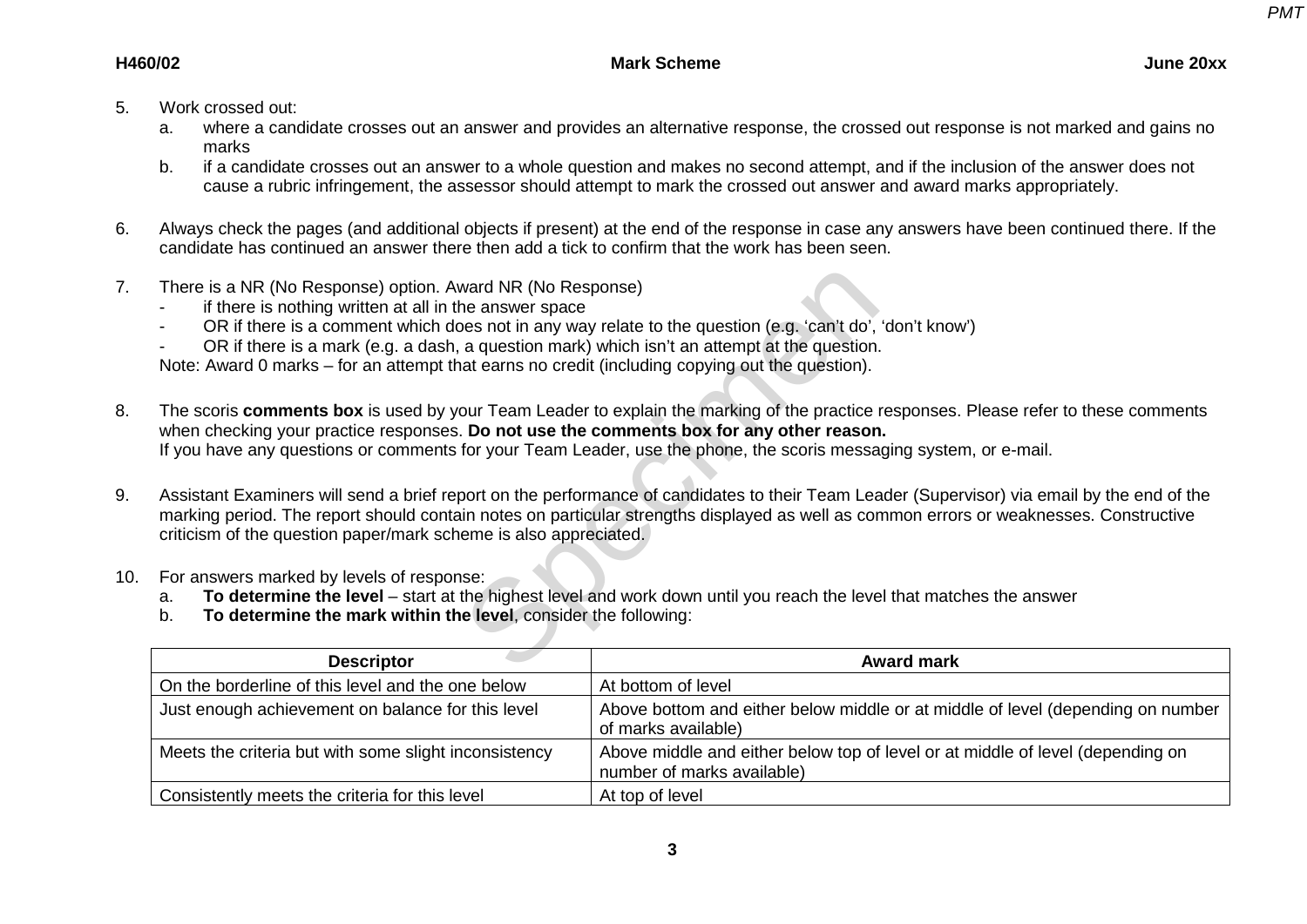# **H460/02**

# 11. **Annotations**

| <b>Annotation</b> | <b>Meaning</b> |
|-------------------|----------------|
|                   |                |
|                   |                |
|                   |                |
|                   |                |

### 12.**Subject-specific Marking Instructions**

# **INTRODUCTION**

Your first task as an Examiner is to become thoroughly familiar with the material on which the examination depends. This material includes:

- the specification, especially the assessment objectives
- the question paper and its rubrics
- the mark scheme.

You should ensure that you have copies of these materials.

You should ensure also that you are familiar with the administrative procedures related to the marking process. These are set out in the OCR booklet **Instructions for Examiners**. If you are examining for the first time, please read carefully **Appendix 5 Introduction to Script Marking: Notes for New Examiners**. S<br>
some thoroughly familiar with the material on which the exessment objectives<br>
so f these materials.<br>
miliar with the administrative procedures related to the m<br>
you are examining for the first time, please read carefull

Please ask for help or guidance whenever you need it. Your first point of contact is your Team Leader.

# **Rubric Infringement**

Candidates may infringe the rubric in the following way:

• answering two questions from Section B or Section C.

If a candidate has written two answers for Section B or Section C, mark both answers and award the highest mark achieved.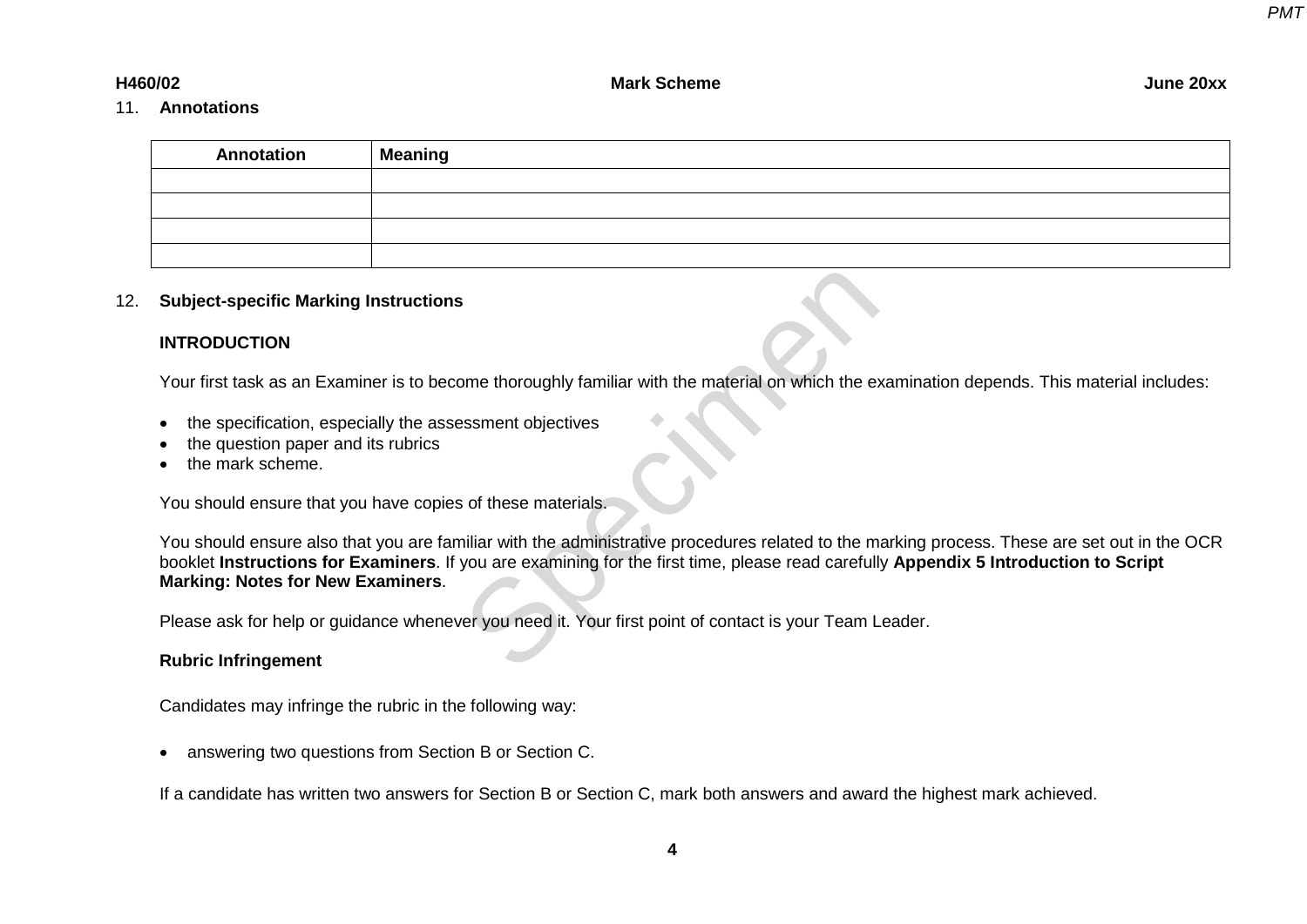# **H460/02Levels of response – Level descriptors**

|                                                                                                                                                                                                                                                                                                                                                                           | Knowledge and understanding/<br><b>Application</b>                                                                                         | <b>Analysis</b>                                                                                                                                                                                            | <b>Evaluation</b>                                                                                    |  |  |  |
|---------------------------------------------------------------------------------------------------------------------------------------------------------------------------------------------------------------------------------------------------------------------------------------------------------------------------------------------------------------------------|--------------------------------------------------------------------------------------------------------------------------------------------|------------------------------------------------------------------------------------------------------------------------------------------------------------------------------------------------------------|------------------------------------------------------------------------------------------------------|--|--|--|
| <b>Strong</b>                                                                                                                                                                                                                                                                                                                                                             |                                                                                                                                            | An explanation of causes and<br>consequences, fully developing the links<br>in the chain of argument.                                                                                                      | A conclusion is drawn weighing up both<br>sides, and reaches a supported<br>judgement.               |  |  |  |
| Good                                                                                                                                                                                                                                                                                                                                                                      | Precision in the use of the terms in the<br>question and applied in a focused way<br>to the context of the question.                       | A conclusion is drawn weighing up both<br>An explanation of causes and<br>sides, but without reaching a supported<br>consequences, developing most of the<br>links in the chain of argument.<br>judgement. |                                                                                                      |  |  |  |
| Reasonable                                                                                                                                                                                                                                                                                                                                                                | Awareness of the meaning of the<br>terms in the question and applied to<br>the context of the question.                                    | An explanation of causes and<br>consequences, which omit some key<br>links in the chain of argument.                                                                                                       | Some attempt to come to a conclusion,<br>which shows some recognition of the<br>influencing factors. |  |  |  |
| <b>Limited</b>                                                                                                                                                                                                                                                                                                                                                            | Simple statement(s) of cause and<br>Awareness of the meaning of the<br>An unsupported assertion.<br>terms in the question.<br>consequence. |                                                                                                                                                                                                            |                                                                                                      |  |  |  |
| <b>USING THE MARK SCHEME</b>                                                                                                                                                                                                                                                                                                                                              |                                                                                                                                            |                                                                                                                                                                                                            |                                                                                                      |  |  |  |
| Please study this Mark Scheme carefully. The Mark Scheme is an integral part of the process that begins with the setting of the question<br>paper and ends with the awarding of grades. Question papers and Mark Schemes are developed in association with each other so that<br>issues of differentiation and positive achievement can be addressed from the very start. |                                                                                                                                            |                                                                                                                                                                                                            |                                                                                                      |  |  |  |

# **USING THE MARK SCHEME**

This Mark Scheme is a working document; it is not exhaustive; it does not provide 'correct' answers. The Mark Scheme can only provide 'best guesses' about how the question will work out, and it is subject to revision after we have looked at a wide range of scripts.

The Examiners' Standardisation Meeting will ensure that the Mark Scheme covers the range of candidates' responses to the questions, and that all Examiners understand and apply the Mark Scheme in the same way. The Mark Scheme will be discussed and amended at the meeting, and administrative procedures will be confirmed. Co-ordination scripts will be issued at the meeting to exemplify aspects of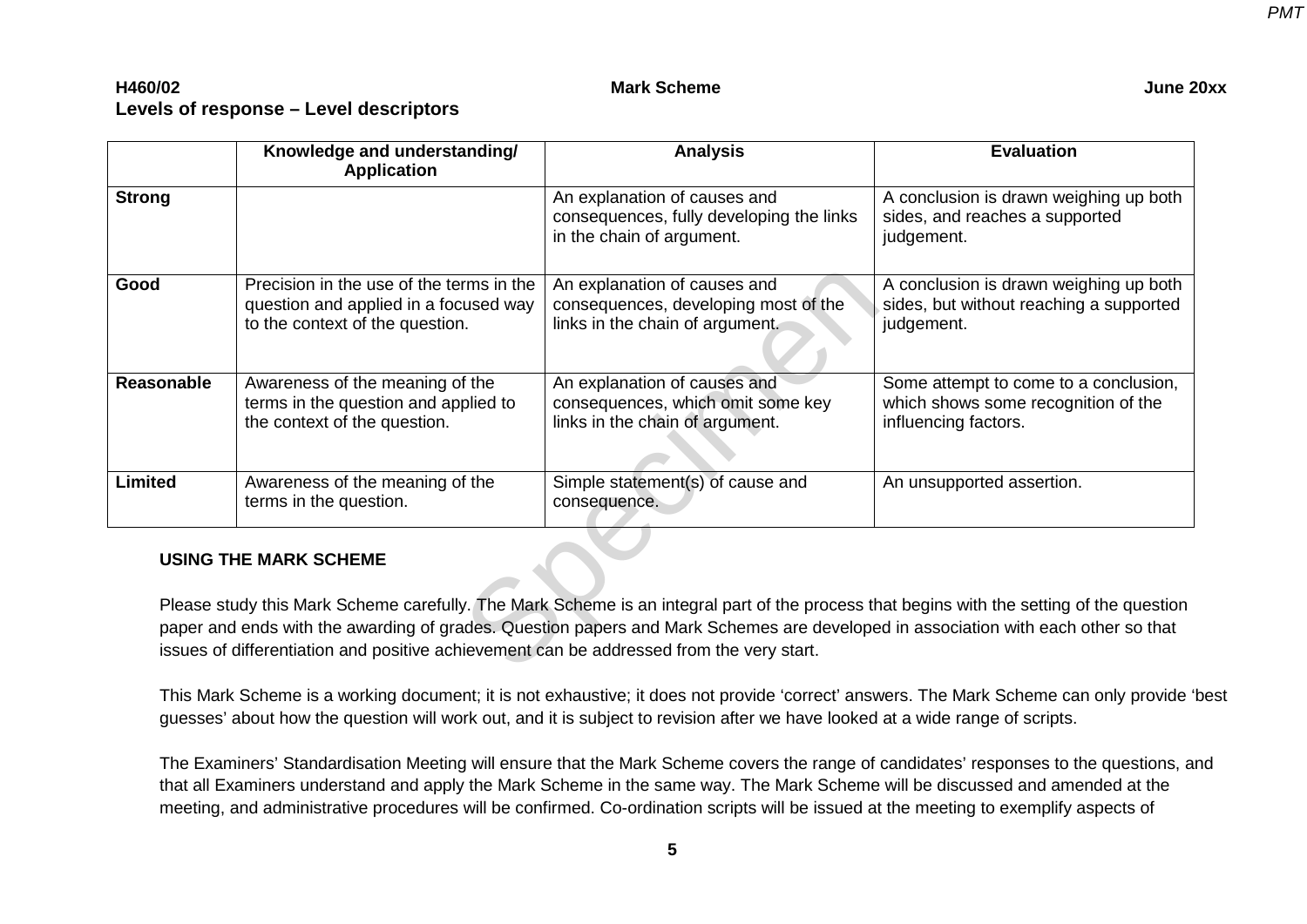# **H460/02**

# **Mark Scheme June 20xx**

candidates' responses and achievements; the co-ordination scripts then become part of this Mark Scheme.

Before the Standardisation Meeting, you should read and mark in pencil a number of scripts, in order to gain an impression of the range of responses and achievement that may be expected.

In your marking, you will encounter valid responses which are not covered by the Mark Scheme: these responses must be credited. You will encounter answers which fall outside the 'target range' of Bands for the paper which you are marking. Please mark these answers according to the marking criteria.

Please read carefully all the scripts in your allocation and make every effort to look positively for achievement throughout the ability range. Always be prepared to use the full range of marks.

# **INSTRUCTIONS TO EXAMINERS:**

# **A INDIVIDUAL ANSWERS**

- **1** The indicative content indicates the expected parameters for candidates' answers, but be prepared to recognise and credit unexpected approaches where they show relevance.
- **2** Using 'best-fit', decide first which set of BAND DESCRIPTORS best describes the overall quality of the answer. Once the band is located, adjust the mark concentrating on features of the answer which make it stronger or weaker following the guidelines for refinement. Dour allocation and make every effort to look positively for<br>
Dour allocation and make every effort to look positively for<br>
Species of marks.<br>
Set of BAND DESCRIPTORS best describes the overall<br>
Let of BAND DESCRIPTORS bes
	- •**Highest mark**: If clear evidence of all the qualities in the band descriptors is shown, the HIGHEST Mark should be awarded.
	- $\bullet$ Lowest mark: If the answer shows the candidate to be borderline (i.e. they have achieved all the qualities of the bands below and show limited evidence of meeting the criteria of the band in question) the LOWEST mark should be awarded.
	- • **Middle mark**: This mark should be used for candidates who are secure in the band. They are not 'borderline' but they have only achieved some of the qualities in the band descriptors.
- **3** Be prepared to use the full range of marks. Do not reserve (e.g.) high Band 6 marks 'in case' something turns up of a quality you have not yet seen. If an answer gives clear evidence of the qualities described in the band descriptors, reward appropriately.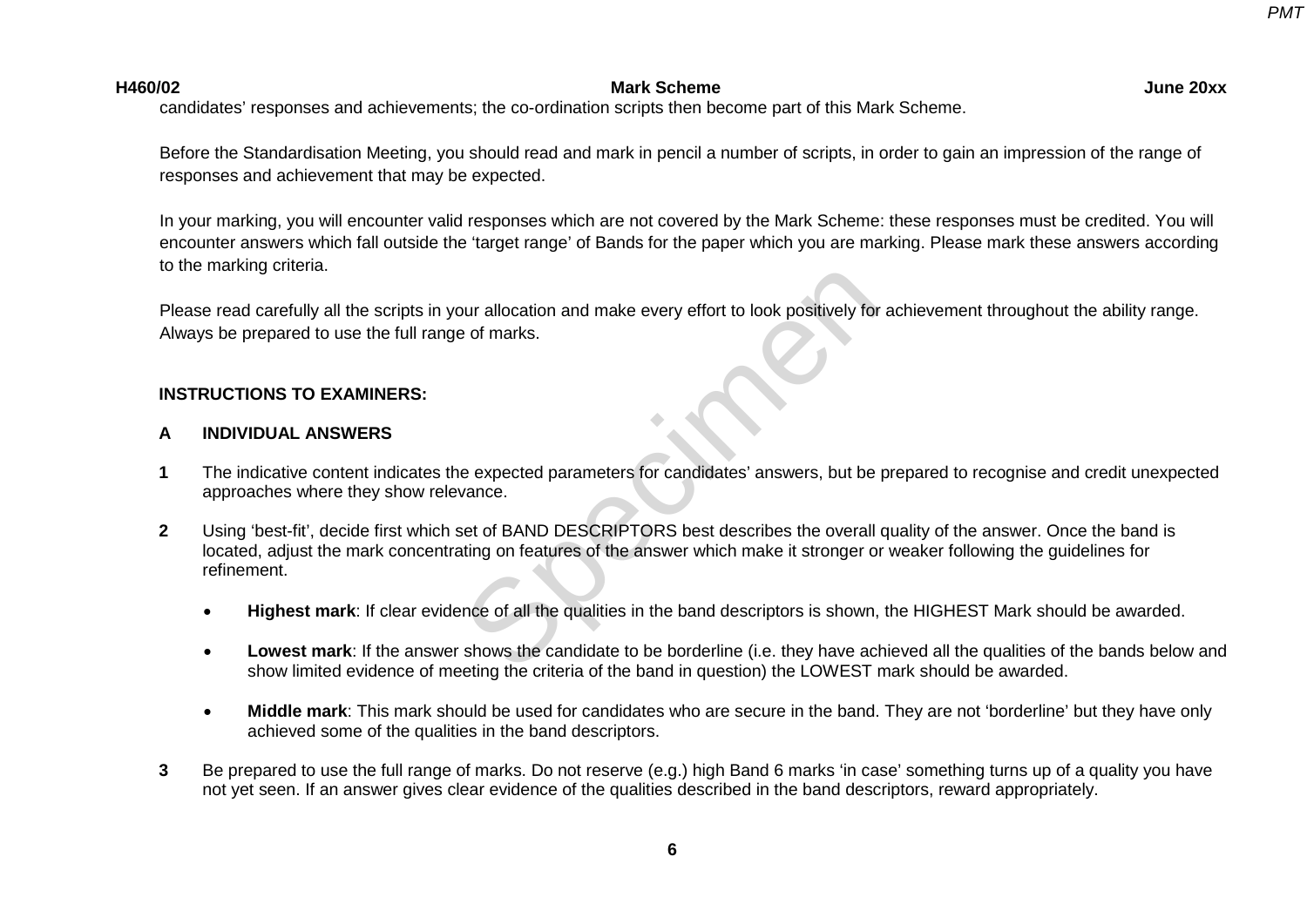*PMT*

# **B TOTAL MARKS**

- **1** Transfer the mark awarded to the front of the script.
- **2** The maximum mark for the paper is **80**.
- **3** The quality of the extended response is assessed on the parts of the question paper which are identified with the use of an asterisk (\*). The assessment of this skill is embedded within each of the levels of response and it must be considered when determining the mark to be awarded within the appropriate level.

 $\mathcal{P}$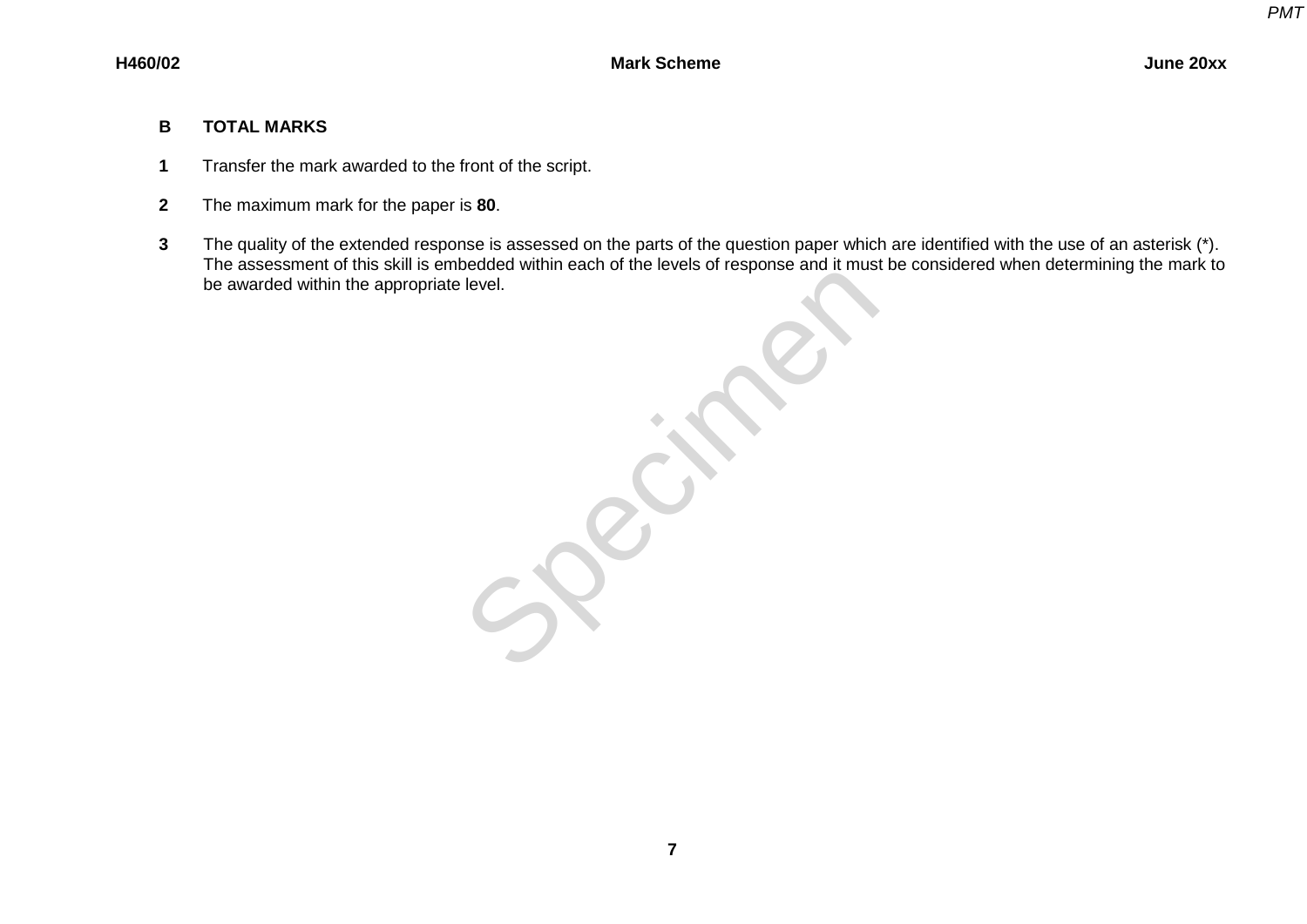|   | H460/02  | <b>Mark Scheme</b> |                                                                                                                                                                                                                                                                                                                            |                                                              | June 20xx                                                                                                                                                                                                                                                                                                                 |  |
|---|----------|--------------------|----------------------------------------------------------------------------------------------------------------------------------------------------------------------------------------------------------------------------------------------------------------------------------------------------------------------------|--------------------------------------------------------------|---------------------------------------------------------------------------------------------------------------------------------------------------------------------------------------------------------------------------------------------------------------------------------------------------------------------------|--|
|   | Question |                    | <b>Answer</b>                                                                                                                                                                                                                                                                                                              | <b>Marks</b>                                                 | <b>Guidance</b>                                                                                                                                                                                                                                                                                                           |  |
| 1 | (a)      |                    | One mark for the identification of a piece of evidence and<br>a further one mark for an explanation as to why it is an<br>example of the liquidity trap.                                                                                                                                                                   | $\mathbf{2}$<br>$(AO2 \times 2)$                             | The stimulus material refers to:<br>• interest rates in the US and UK being close to zero (1) so<br>no room to cut them further (1).<br>• low interest rates having little impact on aggregate<br>demand (1) so difficult to use to stimulate economic<br>growth $(1)$ .                                                  |  |
| 1 | (b)      | (i)                | Up to two marks:<br>Two marks for correctly calculating the change.<br>One mark for calculating 101 and 104.                                                                                                                                                                                                               | $\overline{2}$<br>(AO1 x 1<br>$AO2 \times 1$                 | Supporting evidence:<br>2009: 101<br>2010: 104.<br>The terms of trade rose by three (index) points.                                                                                                                                                                                                                       |  |
| 1 | (b)      | (ii)               | Up to two marks:<br>One mark for recognising what has happened.<br>One mark for supporting evidence in terms of relationship<br>between export and import prices.                                                                                                                                                          | 2 <sup>1</sup><br>(AO1 x 1<br>$AO2 \times 1$                 | The table shows:<br>• the terms of trade deteriorated over the whole period<br>• export prices rose by less than import prices.                                                                                                                                                                                           |  |
| 1 | (c)      | (i)                | Up to two marks:<br>One mark for recognising nature of the change.<br>One mark for supporting evidence.                                                                                                                                                                                                                    | $\overline{2}$<br>(AO1 x 1<br>$AO2 \times 1$                 | It fell/depreciated/devalued.<br>A higher value of real had to be sold to buy a US\$.                                                                                                                                                                                                                                     |  |
| 1 | (c)      | (ii)               | Up to two marks:<br>One mark for expected change.<br>One mark for reason.                                                                                                                                                                                                                                                  | $\overline{2}$<br>(AO1 x 1<br>$AO2 \times 1$                 | Fall in trade surplus would have been expected to have<br>reduced the exchange rate.<br>Demand for the currency would have fallen/supply of the<br>currency risen.                                                                                                                                                        |  |
| 1 | (d)      |                    | Level 2 (5-8 marks)<br>Good knowledge and understanding of how an increase in<br>the money supply may affect the inflation rate.<br><b>Strong</b> analysis of the links between changes in the<br>money supply and the Bank of England's inflation rate<br>target.<br>Strong evaluation including a supported judgement on | 8<br>(AO1 x 1<br>AO2 x 1<br>$AO3 \times 3$<br>$AO4 \times 3$ | Indicative content<br>Reasons why it may:<br>• Fig. 1 shows that an increase in the money supply raises<br>bank lending<br>• more money increases retail banks' liquid assets/reserves<br>resulting in credit creation<br>• credit creation may lead to a rise in consumer expenditure<br>and investment/aggregate demand |  |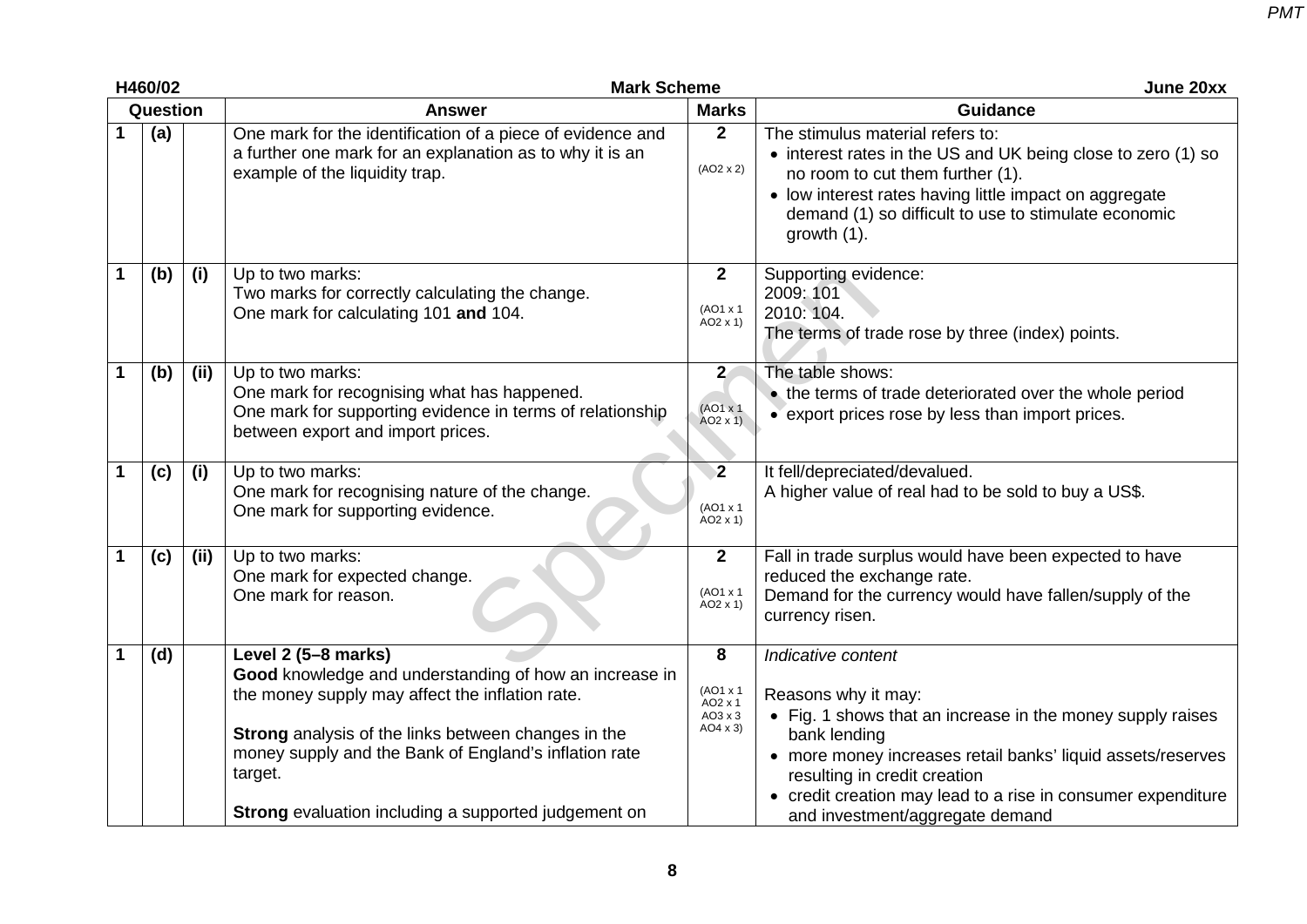| H460/02     |          |         | <b>Mark Scheme</b>                                                                                                                                                                                                                                                                                                                                                                                                                                                                             |                                       | June 20xx                                                                                                                                                                                                                                                                                                                                                                                                                                                                                                                                                                                                                                                                                                                                                                                              |  |
|-------------|----------|---------|------------------------------------------------------------------------------------------------------------------------------------------------------------------------------------------------------------------------------------------------------------------------------------------------------------------------------------------------------------------------------------------------------------------------------------------------------------------------------------------------|---------------------------------------|--------------------------------------------------------------------------------------------------------------------------------------------------------------------------------------------------------------------------------------------------------------------------------------------------------------------------------------------------------------------------------------------------------------------------------------------------------------------------------------------------------------------------------------------------------------------------------------------------------------------------------------------------------------------------------------------------------------------------------------------------------------------------------------------------------|--|
|             | Question |         | Answer                                                                                                                                                                                                                                                                                                                                                                                                                                                                                         | <b>Marks</b>                          | <b>Guidance</b>                                                                                                                                                                                                                                                                                                                                                                                                                                                                                                                                                                                                                                                                                                                                                                                        |  |
|             |          |         | whether an increase in the money supply will enable the<br>Bank of England to achieve its inflation rate target.                                                                                                                                                                                                                                                                                                                                                                               |                                       | • higher aggregate demand can turn deflation into<br>inflation/raise inflation rate to 2%.                                                                                                                                                                                                                                                                                                                                                                                                                                                                                                                                                                                                                                                                                                             |  |
|             |          |         | Level 1 (1-4 marks)<br>Reasonable knowledge and understanding of the money<br>supply and/or the inflation rate target.<br>Reasonable analysis of the links between changes in the<br>money supply and the Bank of England's inflation rate<br>target.<br>Limited or no evaluation.<br><b>0 marks</b> no response or no response worthy of credit.<br>Note: although a diagram is not required, it may enhance<br>the quality of the answer and should be rewarded at the<br>appropriate level. |                                       | Reasons why it may not:<br>• banks may not lend more despite having more liquid<br>assets if there is a lack of creditworthy borrowers<br>• banks are cautious/trying to increase liquid<br>assets/reserves<br>• higher aggregate demand may not increase the price<br>level if there is spare capacity in the economy<br>• higher aggregate demand may increase the price level<br>above the inflation target<br>· liquidity trap - where interest rates are close to zero,<br>fluctuations in the money supply may fail to translate into<br>fluctuations in the price level<br>Credit, where appropriate, knowledge/analysis of other,<br>relevant factors.<br>Possible routes into evaluation:<br>• outcome will depend on initial state of economic<br>activity/size and nature of any output gap |  |
|             |          |         |                                                                                                                                                                                                                                                                                                                                                                                                                                                                                                |                                       | • changes in the money supply are not the only influence<br>on the inflation rate, e.g. there may be higher raw material<br>costs.                                                                                                                                                                                                                                                                                                                                                                                                                                                                                                                                                                                                                                                                     |  |
| $\mathbf 1$ | (e)      | $\star$ | Level 3 (9-12 marks)                                                                                                                                                                                                                                                                                                                                                                                                                                                                           | 12                                    | Indicative content                                                                                                                                                                                                                                                                                                                                                                                                                                                                                                                                                                                                                                                                                                                                                                                     |  |
|             |          |         | Good knowledge and understanding of an independent<br>monetary policy in the context of an emerging economy.                                                                                                                                                                                                                                                                                                                                                                                   | (AO1 x 1<br>AO2 x 1<br>$AO3 \times 5$ | • monetary policy covers a government/central bank's<br>decisions on the interest rate, money supply and                                                                                                                                                                                                                                                                                                                                                                                                                                                                                                                                                                                                                                                                                               |  |
|             |          |         | Strong analysis of the reasons why and why not an                                                                                                                                                                                                                                                                                                                                                                                                                                              | $AO4 \times 5$                        | exchange rate.                                                                                                                                                                                                                                                                                                                                                                                                                                                                                                                                                                                                                                                                                                                                                                                         |  |
|             |          |         | emerging economy may be able to operate an                                                                                                                                                                                                                                                                                                                                                                                                                                                     |                                       |                                                                                                                                                                                                                                                                                                                                                                                                                                                                                                                                                                                                                                                                                                                                                                                                        |  |
|             |          |         | independent monetary policy.                                                                                                                                                                                                                                                                                                                                                                                                                                                                   |                                       | Reasons why it might not:                                                                                                                                                                                                                                                                                                                                                                                                                                                                                                                                                                                                                                                                                                                                                                              |  |
|             |          |         | <b>Strong</b> evaluation including a supported judgement on the                                                                                                                                                                                                                                                                                                                                                                                                                                |                                       | • developed countries' central banks may ignore the side<br>effects of their monetary policy measures on emerging                                                                                                                                                                                                                                                                                                                                                                                                                                                                                                                                                                                                                                                                                      |  |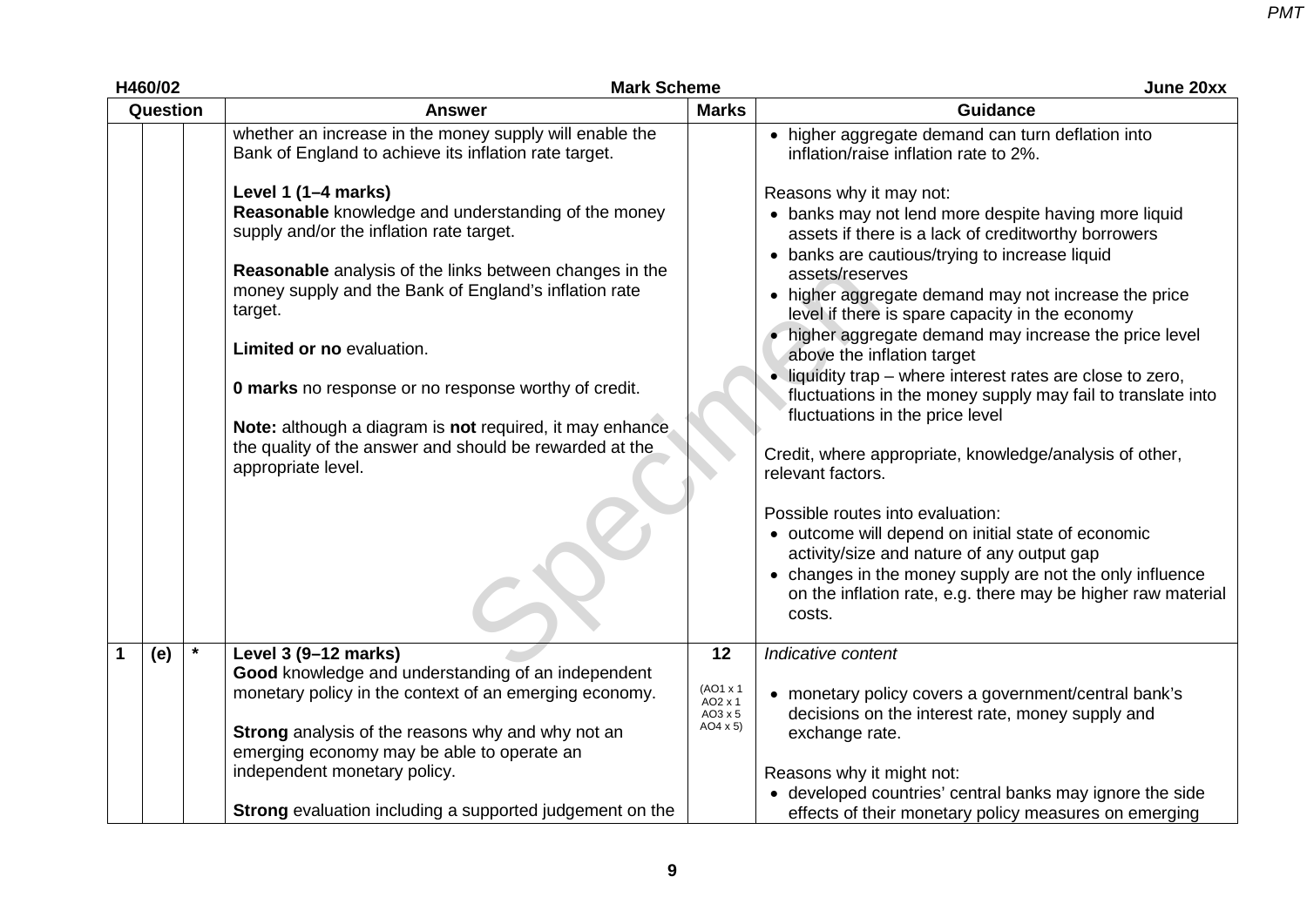| H460/02  | <b>Mark Scheme</b>                                                                                                                                                                                                                                                                                                                                                                                                      |              | June 20xx                                                                                                                                                                                                                                                                                                                                                                                                                                                                                                                                                                                             |  |  |
|----------|-------------------------------------------------------------------------------------------------------------------------------------------------------------------------------------------------------------------------------------------------------------------------------------------------------------------------------------------------------------------------------------------------------------------------|--------------|-------------------------------------------------------------------------------------------------------------------------------------------------------------------------------------------------------------------------------------------------------------------------------------------------------------------------------------------------------------------------------------------------------------------------------------------------------------------------------------------------------------------------------------------------------------------------------------------------------|--|--|
| Question | Answer                                                                                                                                                                                                                                                                                                                                                                                                                  | <b>Marks</b> | <b>Guidance</b>                                                                                                                                                                                                                                                                                                                                                                                                                                                                                                                                                                                       |  |  |
|          | extent to which an emerging economy can operate an<br>independent monetary policy.                                                                                                                                                                                                                                                                                                                                      |              | economies<br>• an emerging economy may not be able to move its<br>interest rate/growth of the money supply in a different                                                                                                                                                                                                                                                                                                                                                                                                                                                                             |  |  |
|          | There is a well-developed line of reasoning which is clear<br>and logically structured. The information presented is<br>relevant and substantiated.<br>Level 2 (5-8 marks)<br>Good knowledge and understanding of an independent                                                                                                                                                                                        |              | direction due to the risk it will lead to destabilising<br>outflows/inflows of hot money, e.g. if the US and UK raise<br>interest rates, emerging economies will be forced to raise<br>their interest rates to avoid an outflow of hot money; an<br>outflow of money would increase the supply of the<br>currency; a fall in the exchange rate can push up the rate                                                                                                                                                                                                                                   |  |  |
|          | monetary policy and/or an emerging economy.                                                                                                                                                                                                                                                                                                                                                                             |              | of inflation as it will raise the price of imports<br>an emerging economy may be a member of a trade bloc                                                                                                                                                                                                                                                                                                                                                                                                                                                                                             |  |  |
|          | Good analysis of the reasons why and why not an<br>emerging economy may be able to operate an<br>independent monetary policy.                                                                                                                                                                                                                                                                                           |              | which may require some co-ordination of monetary policy<br>measures.                                                                                                                                                                                                                                                                                                                                                                                                                                                                                                                                  |  |  |
|          | Reasonable evaluation as to whether an emerging<br>economy can operate an independent monetary policy<br>without considering its extent.<br>There is a line of reasoning presented with some structure.<br>The information presented is in the most-part relevant and<br>supported by some evidence.<br>Level 1 (1-4 marks)<br>Reasonable knowledge and understanding of monetary<br>policy and/or an emerging economy. |              | Reasons why it might:<br>• an emerging economy may be able to operate an<br>independent monetary policy if it is prepared to operate a<br>freely floating exchange rate; higher interest rates may<br>result in a lower exchange rate which may encourage an<br>inflow of hot money; with speculators expecting the<br>exchange rate to rise in the future<br>• capital controls may be imposed; these limit the amount of<br>currency coming into and going out of the country<br>• some countries discourage the movement of destabilising<br>hot money flows by developing their financial sector. |  |  |
|          | Reasonable analysis of the reasons why and why not an<br>emerging economy may be able to operate an                                                                                                                                                                                                                                                                                                                     |              | Credit, where appropriate, knowledge/analysis of other,<br>relevant factors.                                                                                                                                                                                                                                                                                                                                                                                                                                                                                                                          |  |  |
|          | independent monetary policy.<br>Little or no evaluation.                                                                                                                                                                                                                                                                                                                                                                |              | Possible routes into evaluation:<br>• a fall in the exchange rate may not always encourage                                                                                                                                                                                                                                                                                                                                                                                                                                                                                                            |  |  |
|          | The information is basic and communicated in an<br>unstructured way. The information is supported by limited                                                                                                                                                                                                                                                                                                            |              | financial investors to buy the currency as they may expect<br>a further depreciation<br>• there may be greater cooperation between central banks<br>but central banks are likely to put national self-interest                                                                                                                                                                                                                                                                                                                                                                                        |  |  |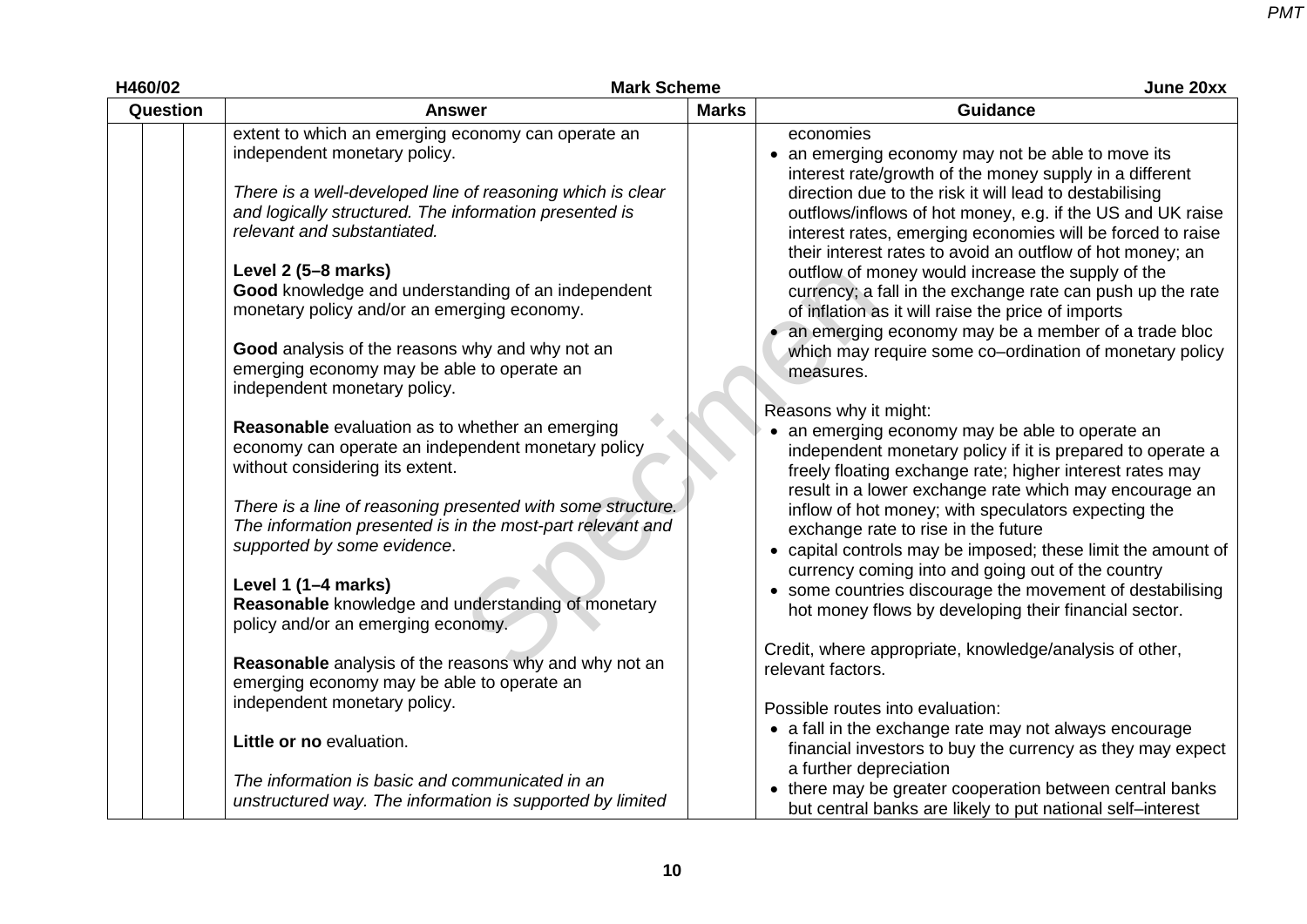| H460/02                  | <b>Mark Scheme</b>                                                                                                                                                                                                                                                                                                                                                                                                                                                                                                                                                                                                                                                                                                                           |                                                            | June 20xx                                                                       |                                                                                                                                                        |                                                                                                                                                                                                                                                                                                                                                                                                                                                                                                                                                          |
|--------------------------|----------------------------------------------------------------------------------------------------------------------------------------------------------------------------------------------------------------------------------------------------------------------------------------------------------------------------------------------------------------------------------------------------------------------------------------------------------------------------------------------------------------------------------------------------------------------------------------------------------------------------------------------------------------------------------------------------------------------------------------------|------------------------------------------------------------|---------------------------------------------------------------------------------|--------------------------------------------------------------------------------------------------------------------------------------------------------|----------------------------------------------------------------------------------------------------------------------------------------------------------------------------------------------------------------------------------------------------------------------------------------------------------------------------------------------------------------------------------------------------------------------------------------------------------------------------------------------------------------------------------------------------------|
| Question                 | <b>Marks</b><br><b>Answer</b>                                                                                                                                                                                                                                                                                                                                                                                                                                                                                                                                                                                                                                                                                                                |                                                            | <b>Guidance</b>                                                                 |                                                                                                                                                        |                                                                                                                                                                                                                                                                                                                                                                                                                                                                                                                                                          |
|                          | evidence and the relationship to the evidence may not be<br>clear.<br><b>0 marks</b> no response or no response worthy of credit.<br>Note: although a diagram is not required, it may enhance<br>the quality of the answer and should be rewarded at the<br>appropriate level.                                                                                                                                                                                                                                                                                                                                                                                                                                                               |                                                            | before global interest                                                          | • fiscal and structural reforms may reduce the emerging<br>economy's reliance on hot money flows<br>ability to operate an independent monetary policy. | • even some developed economies are restricted in their                                                                                                                                                                                                                                                                                                                                                                                                                                                                                                  |
| $\overline{2}$<br>$\ast$ | Level 5 (21-25 marks)<br>Good knowledge and understanding of comparative<br>advantage in the context of the pattern of trade between<br>developed and developing economies.                                                                                                                                                                                                                                                                                                                                                                                                                                                                                                                                                                  | 25<br>$(AO1 \times 6)$<br>$AO2 \times 6$<br>$AO3 \times 6$ | Indicative content<br>e.g. Output per 10 resources                              | Example of the use of opportunity cost ratios:                                                                                                         |                                                                                                                                                                                                                                                                                                                                                                                                                                                                                                                                                          |
|                          | Strong analysis of the link between opportunity cost ratios<br>and the pattern of trade using correct numerical examples.                                                                                                                                                                                                                                                                                                                                                                                                                                                                                                                                                                                                                    | $AO4 \times 7$                                             | Primary                                                                         | Developed<br>Economy<br>60                                                                                                                             | Developing<br>Economy<br>30                                                                                                                                                                                                                                                                                                                                                                                                                                                                                                                              |
|                          | <b>Strong</b> evaluation including a supported judgement on the<br>extent to which comparative advantage explains the<br>pattern of trade between developed and developing<br>economies.<br>There is a well-developed and sustained line of reasoning<br>which is coherent and logically structured. The information<br>presented is entirely relevant and substantiated.<br>Level 4 (16-20 marks)<br>Good knowledge and understanding of comparative<br>advantage in the context of the pattern of trade between<br>developed and developing economies.<br>Strong analysis of the link between opportunity cost ratios<br>and the pattern of trade using correct numerical examples.<br>Good evaluation as to whether comparative advantage |                                                            | products<br>Manufactured<br>goods<br>the developed economy<br>primary products. | 20<br>economy (6 primary products)<br>producing primary products. The opportunity cost of<br>ratios. In this case, e.g. 1 manufactured good for 5      | 5<br>• the developed economy has the absolute advantage in<br>producing both products but the comparative advantage in<br>manufactured goods as it can produce these at a lower<br>opportunity cost (3 primary products) than the developing<br>• the developing economy has a comparative advantage in<br>producing primary products in the developing economy is<br>1/6 manufactured goods but 1/3 manufactured goods in<br>• for specialisation and trade to benefit both countries, the<br>exchange rate has to lie between the two opportunity cost |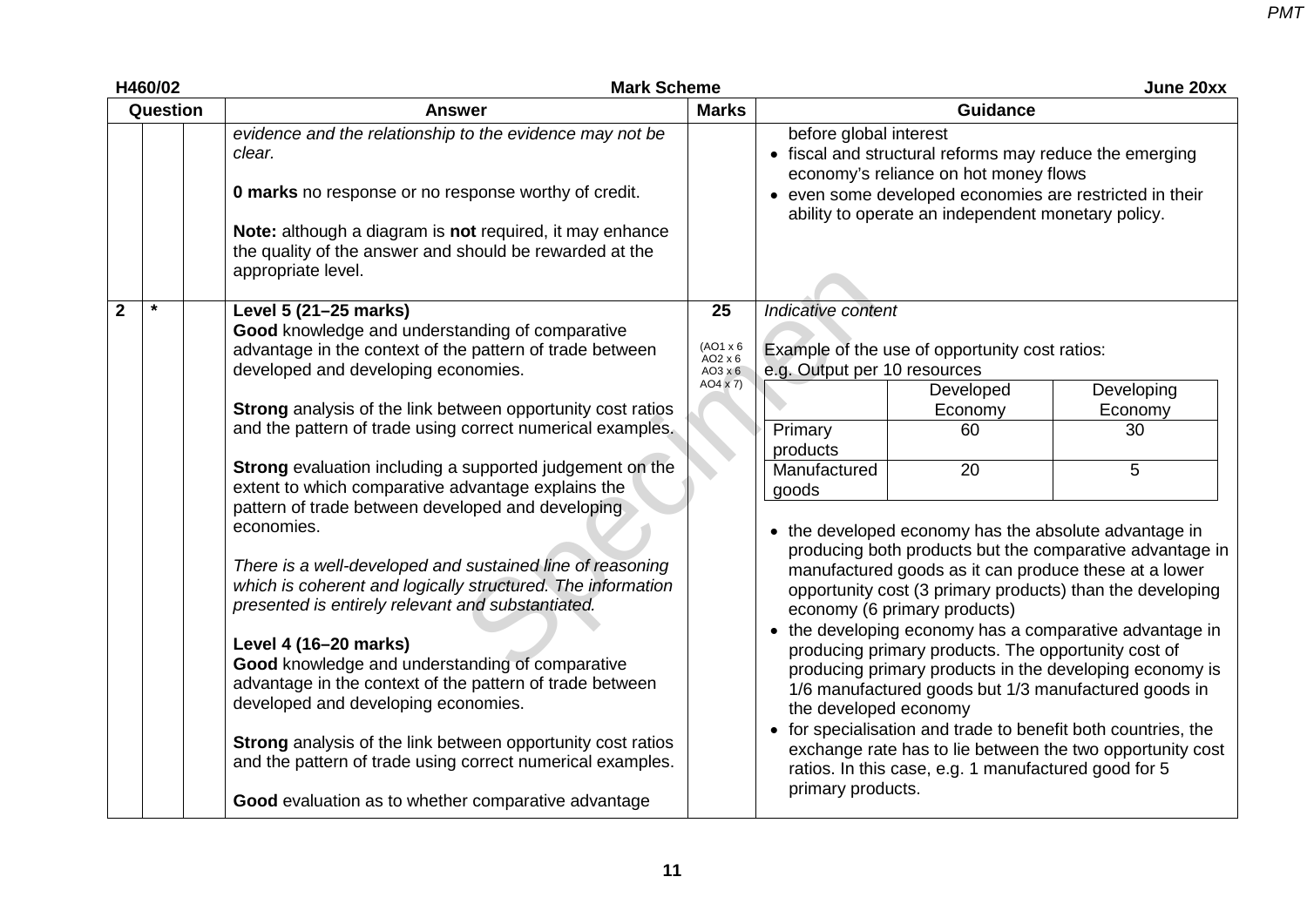| H460/02  | <b>Mark Scheme</b>                                                                                                                                                                                                                                                                                                                                                                                                                                                                                                                                                                                                                                                                                                                                    |              | June 20xx                                                                                                                                                                                                                                                                                                                                                                                                                                                                                                                                                                                                                                                                                                                                                                                                                                                                                                                                                                                                                                                            |  |
|----------|-------------------------------------------------------------------------------------------------------------------------------------------------------------------------------------------------------------------------------------------------------------------------------------------------------------------------------------------------------------------------------------------------------------------------------------------------------------------------------------------------------------------------------------------------------------------------------------------------------------------------------------------------------------------------------------------------------------------------------------------------------|--------------|----------------------------------------------------------------------------------------------------------------------------------------------------------------------------------------------------------------------------------------------------------------------------------------------------------------------------------------------------------------------------------------------------------------------------------------------------------------------------------------------------------------------------------------------------------------------------------------------------------------------------------------------------------------------------------------------------------------------------------------------------------------------------------------------------------------------------------------------------------------------------------------------------------------------------------------------------------------------------------------------------------------------------------------------------------------------|--|
| Question | Answer                                                                                                                                                                                                                                                                                                                                                                                                                                                                                                                                                                                                                                                                                                                                                | <b>Marks</b> | <b>Guidance</b>                                                                                                                                                                                                                                                                                                                                                                                                                                                                                                                                                                                                                                                                                                                                                                                                                                                                                                                                                                                                                                                      |  |
|          | explains the pattern of trade between developed and<br>developing economies but without considering the extent.<br>There is a well-developed line of reasoning which is clear<br>and logically structured. The information presented is<br>relevant and in the most part substantiated.<br>Level 3 (11-15 marks)<br>Good knowledge and understanding of comparative<br>advantage in the context of the pattern of trade between<br>developed and developing economies.<br>Good analysis of the link between opportunity cost ratios<br>and the pattern of trade using correct numerical examples.                                                                                                                                                     |              | How comparative advantage does explain the pattern of<br>trade between developed and developing economies:<br>• the Heckscher-Ohlin theory suggests that countries with<br>a high supply of labour will have a comparative advantage<br>in producing products made by labour-intensive<br>industries whilst those with a high supply of capital will<br>concentrate on producing products made by capital-<br>intensive industries<br>• over time, comparative advantages change and this is<br>reflected in changes in the pattern of trade. For instance,<br>with increased investment, advantages in technology and<br>improvements in education and training, China is now the<br>world's largest producer of cars and India's IT industry is<br>expanding.                                                                                                                                                                                                                                                                                                      |  |
|          | <b>Reasonable</b> evaluation of how comparative advantage<br>may or may not explain the pattern of trade between<br>developed and developing economies but without<br>considering the extent.<br>There is a line of reasoning presented with some structure.<br>The information presented is in the most-part relevant and<br>supported by some evidence.<br>Level 2 (6-10 marks)<br>Good knowledge and understanding of comparative<br>advantage.<br>Reasonable analysis of the link between opportunity cost<br>ratios and the pattern of trade using correct numerical<br>examples.<br>Reasonable evaluation of how comparative advantage<br>may or may not explain the pattern of trade between<br>developed and developing economies but without |              | Why comparative advantage does not provide a complete<br>explanation of the pattern of trade:<br>• the exchange rate may lie outside the opportunity cost<br>ratios. Indeed, a government may keep its exchange rate<br>low to gain a competitive advantage<br>• governments impose trade restrictions on a range of<br>products and may provide subsidies to their own<br>producers. In some cases the aim may be to develop an<br>infant industry which may grow to develop a comparative<br>advantage<br>• a government may want to avoid overspecialisation<br>because of the risk of sudden shifts in demand and supply<br>• the existence of trade blocs such as the EU may distort<br>the pattern of trade with members being encouraged to<br>increase trade with members and discouraged to trade<br>with non-members<br>• comparative advantage assumes that opportunity cost<br>ratios remain unchanged as resources are moved from<br>one industry to another. In practice, some resources are<br>likely to be more efficient at producing some products |  |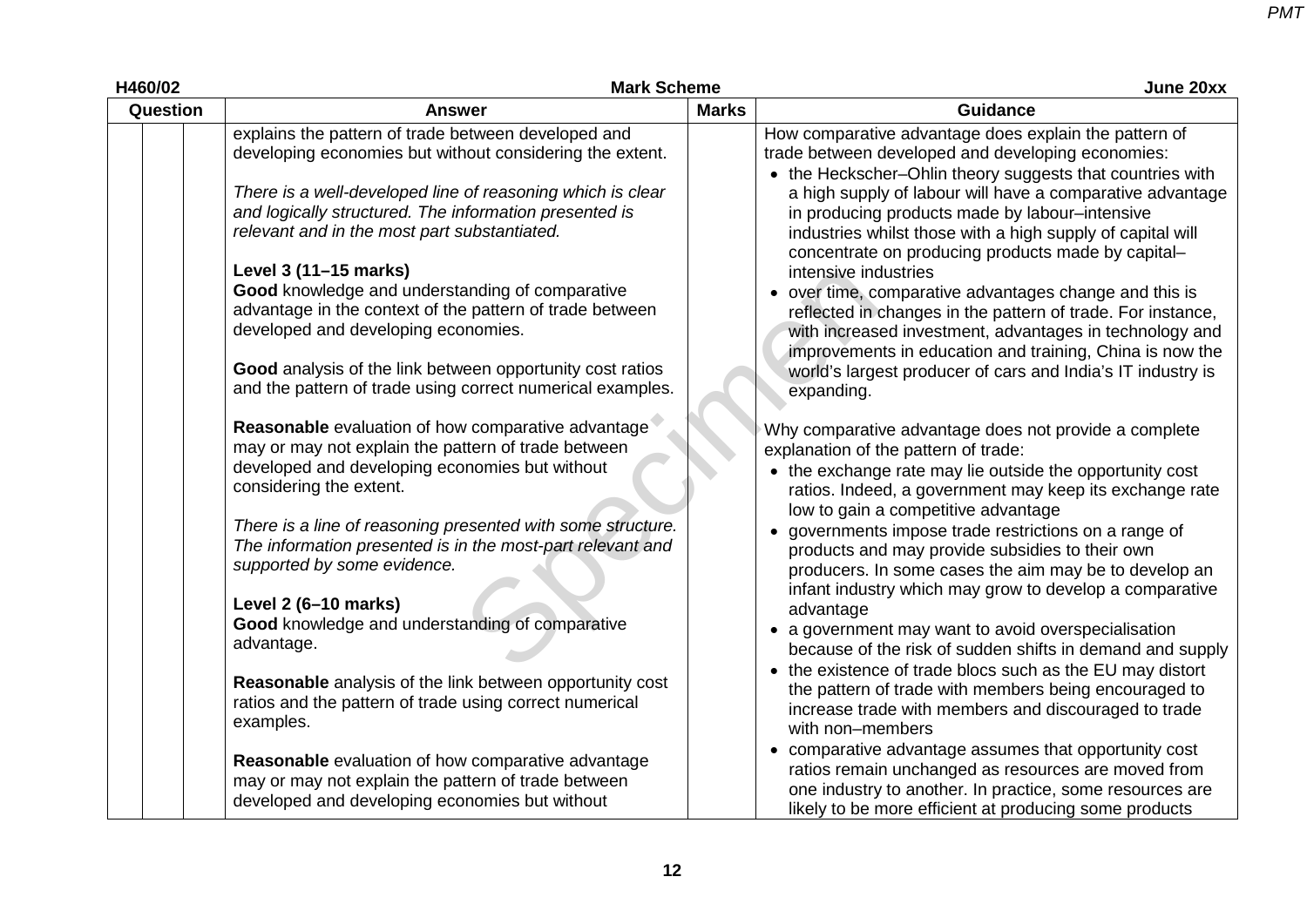| H460/02      | <b>Mark Scheme</b>                                                                                                                                                                                                                                                                                                                                                                                                                                                                                                                                                                                                                                                                                      |                                                               | June 20xx                                                                                                                                                                                                                                                                                                                                                                                                                                                                                                                                                                                                                                                                                                                                                                                                                                                                                                                                                                                                                |  |
|--------------|---------------------------------------------------------------------------------------------------------------------------------------------------------------------------------------------------------------------------------------------------------------------------------------------------------------------------------------------------------------------------------------------------------------------------------------------------------------------------------------------------------------------------------------------------------------------------------------------------------------------------------------------------------------------------------------------------------|---------------------------------------------------------------|--------------------------------------------------------------------------------------------------------------------------------------------------------------------------------------------------------------------------------------------------------------------------------------------------------------------------------------------------------------------------------------------------------------------------------------------------------------------------------------------------------------------------------------------------------------------------------------------------------------------------------------------------------------------------------------------------------------------------------------------------------------------------------------------------------------------------------------------------------------------------------------------------------------------------------------------------------------------------------------------------------------------------|--|
| Question     | <b>Answer</b>                                                                                                                                                                                                                                                                                                                                                                                                                                                                                                                                                                                                                                                                                           | <b>Marks</b>                                                  | <b>Guidance</b>                                                                                                                                                                                                                                                                                                                                                                                                                                                                                                                                                                                                                                                                                                                                                                                                                                                                                                                                                                                                          |  |
|              | considering the extent.<br>The information has some relevance, but is communicated<br>in an unstructured way. The information is supported by<br>limited evidence, the relationship to the evidence may not<br>be clear.<br>Level 1 (1-5 marks)<br>Reasonable knowledge and understanding of comparative<br>advantage.<br>Limited analysis of the link between opportunity cost<br>ratios and the pattern of trade. The numerical examples<br>may be inaccurate or missing.<br>Limited or no evaluation.<br>Information presented is basic and may be ambiguous or<br>unstructured. The information is supported by limited<br>evidence.<br><b>0 marks</b> no response or no response worthy of credit. |                                                               | than others<br>• transport costs may affect a comparative advantage and<br>some countries may not want to concentrate on industries<br>which will deplete non-renewable resources at an<br>unsustainable rate.<br>Credit, where appropriate, knowledge/analysis of other,<br>relevant factors.<br>Possible routes into evaluation:<br>• comparative advantage does explain some of the pattern<br>of trade between developed and developing economies. It<br>accounts for more than absolute advantage as economies<br>tend to base their output and trade on relative<br>productivities influenced by their factor endowments<br>• in practice, it is not always easy to decide where a<br>country's comparative advantage lies. The world consists<br>of many countries and a vast number of products<br>• the extent to which comparative advantage does explain<br>the pattern of trade depends on mobility of factors of<br>production<br>• constant returns to scale<br>• externalities of production/consumption. |  |
| 3<br>$\star$ | Level 5 (21-25 marks)<br>Good knowledge and understanding of income tax in the<br>context of improving UK macroeconomic performance.<br>Strong analysis of the link between a cut in the top rate of<br>income tax and macroeconomic performance. A relevant<br>and accurately drawn and labelled diagram is provided<br>and is linked to the analysis.<br>Strong evaluation, including a supported judgement, of<br>whether UK macroeconomic performance would be                                                                                                                                                                                                                                      | 25<br>(AO1 x 6<br>AO2 x 6<br>$AO3 \times 6$<br>$AO4 \times 7$ | Indicative content<br>Use and interpretation of an AD/AS diagram:                                                                                                                                                                                                                                                                                                                                                                                                                                                                                                                                                                                                                                                                                                                                                                                                                                                                                                                                                        |  |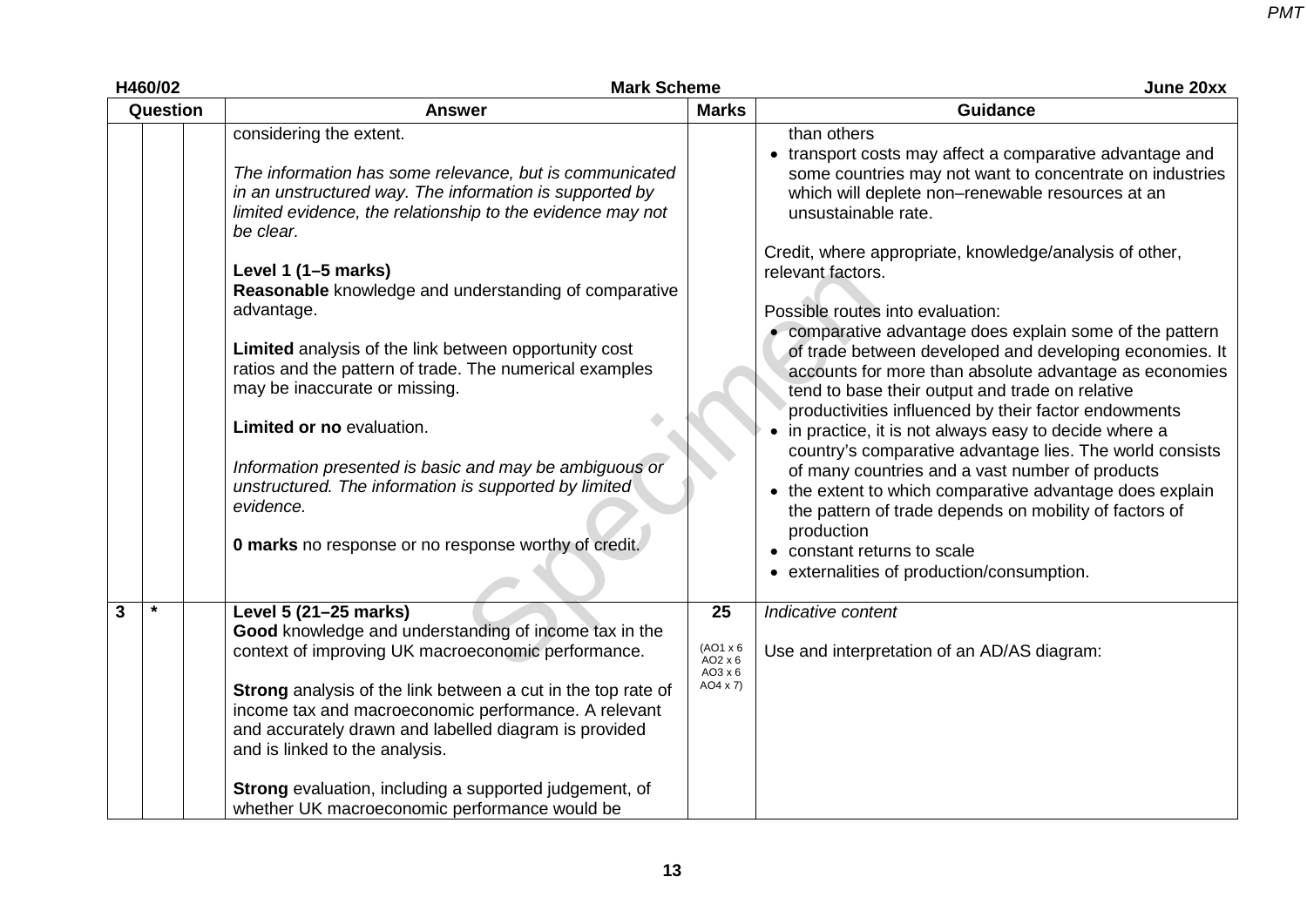| H460/02<br><b>Mark Scheme</b> |                                                                                                                                                                                                                                                                                                                                                                                                                                                                                                                                                                                                                                                                                                                                                                                                                                                                                                                                                                              | June 20xx    |                                                                                                                                                                                                                                                                                                                                                                                                                                                                                                                      |  |
|-------------------------------|------------------------------------------------------------------------------------------------------------------------------------------------------------------------------------------------------------------------------------------------------------------------------------------------------------------------------------------------------------------------------------------------------------------------------------------------------------------------------------------------------------------------------------------------------------------------------------------------------------------------------------------------------------------------------------------------------------------------------------------------------------------------------------------------------------------------------------------------------------------------------------------------------------------------------------------------------------------------------|--------------|----------------------------------------------------------------------------------------------------------------------------------------------------------------------------------------------------------------------------------------------------------------------------------------------------------------------------------------------------------------------------------------------------------------------------------------------------------------------------------------------------------------------|--|
| Question                      | <b>Answer</b>                                                                                                                                                                                                                                                                                                                                                                                                                                                                                                                                                                                                                                                                                                                                                                                                                                                                                                                                                                | <b>Marks</b> | <b>Guidance</b>                                                                                                                                                                                                                                                                                                                                                                                                                                                                                                      |  |
|                               | strengthened by an increase in the top rate of income tax.<br>There is a well-developed and sustained line of reasoning<br>which is coherent and logically structured. The information<br>presented is entirely relevant and substantiated.<br>Level 4 (16-20 marks)<br>Good knowledge and understanding of income tax in the<br>context of improving UK macroeconomic performance.<br>Strong analysis of the link between a cut in the top rate of<br>income tax and macroeconomic performance would be<br>strengthened by an increase in the top rate of income tax.<br><b>Good</b> evaluation of whether UK macroeconomic<br>performance would be strengthened by an increase in the<br>top rate of income tax.<br>There is a well-developed line of reasoning which is clear<br>and logically structured. The information presented is<br>relevant and in the most part substantiated.<br>Level 3 (11-15 marks)<br>Good knowledge and understanding of income tax in the |              | <b>AD</b><br>AS1 AS<br>AD <sub>1</sub><br>price<br>level<br>AD<br>AD1<br>0<br>$Y_1$<br>Y<br>real GDP<br>• an increase in the top rate of tax may reduce the size of<br>the country's labour force and may reduce consumer<br>expenditure and investment<br>• the effect will be to lower output. The impact on this price<br>level will depend on the relative size of the two shifts.<br>Note: also accept a diagram showing the AD and AS curves                                                                   |  |
|                               | context of improving UK macroeconomic performance.<br>Good analysis of the link between a cut in the top rate of<br>income tax and macroeconomic performance. A relevant<br>diagram is provided and is linked to the analysis.<br>Reasonable evaluation of how a cut in the top rate of<br>income tax may influence macroeconomic performance<br>but without considering the extent.<br>There is a line of reasoning presented with some structure.                                                                                                                                                                                                                                                                                                                                                                                                                                                                                                                          |              | shifting to the right that is consistent with the text.<br>Reasons why it may improve the UK's macroeconomic<br>performance:<br>• if the economy is operating close to full employment and<br>aggregate supply does not decrease, a reduction in<br>aggregate demand may reduce demand-pull inflation<br>• a higher top rate of tax may not reduce the size of the<br>labour force as some workers may work longer hours to<br>maintain living standards<br>• higher tax revenue may reduce budget deficit which may |  |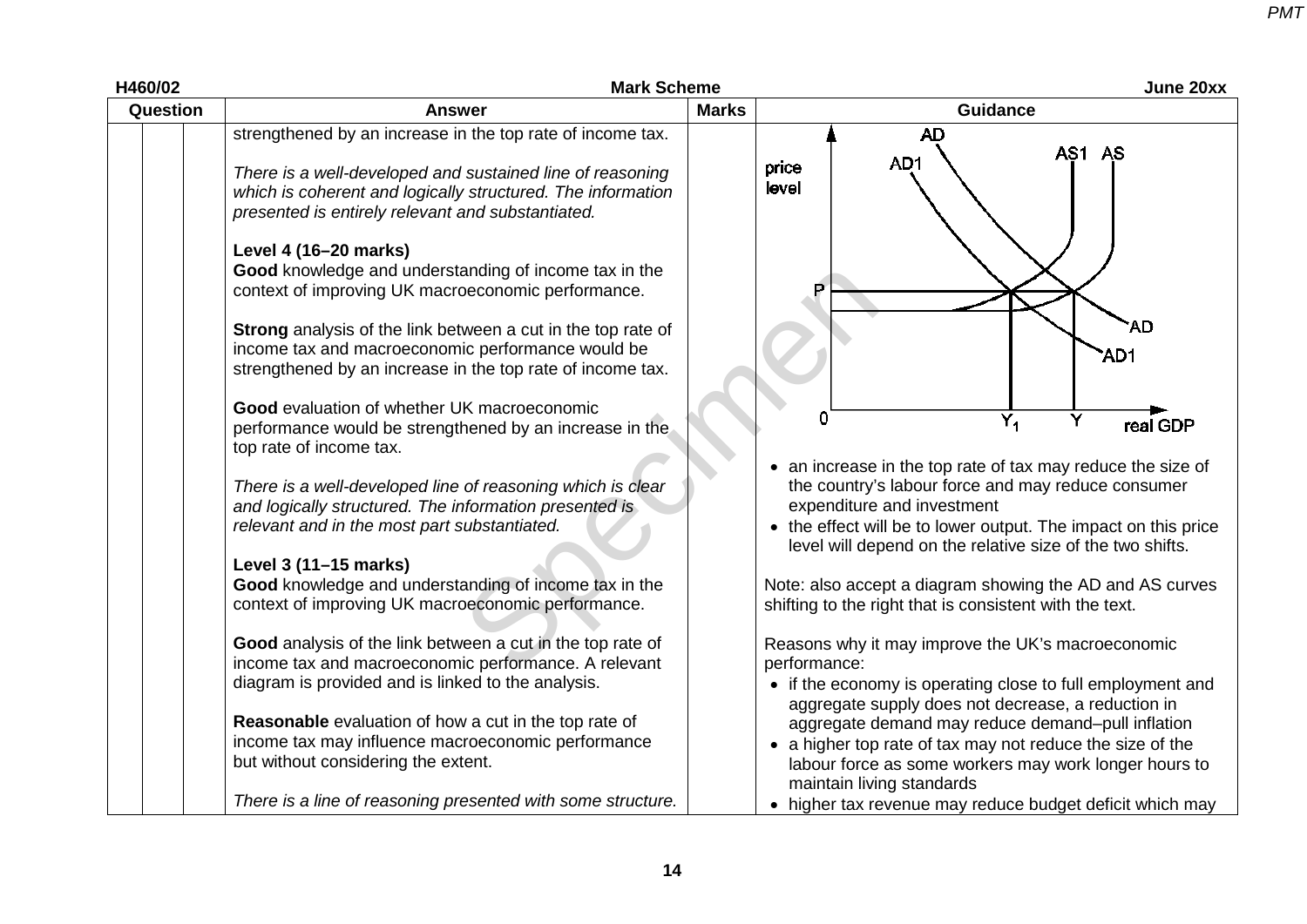| H460/02  | <b>Mark Scheme</b>                                                                                                                                                                                                                                                                                                                                                                                                                                                                                                                                                                                                                                                                                                                                                                                                                                            |              | June 20xx                                                                                                                                                                                                                                                                                                                                                                                                                                                                                                                                                                                                                                                                                                                                                                                                                                                                                                                                                                                                                                                                                                                                                                                                                                                                                                 |  |
|----------|---------------------------------------------------------------------------------------------------------------------------------------------------------------------------------------------------------------------------------------------------------------------------------------------------------------------------------------------------------------------------------------------------------------------------------------------------------------------------------------------------------------------------------------------------------------------------------------------------------------------------------------------------------------------------------------------------------------------------------------------------------------------------------------------------------------------------------------------------------------|--------------|-----------------------------------------------------------------------------------------------------------------------------------------------------------------------------------------------------------------------------------------------------------------------------------------------------------------------------------------------------------------------------------------------------------------------------------------------------------------------------------------------------------------------------------------------------------------------------------------------------------------------------------------------------------------------------------------------------------------------------------------------------------------------------------------------------------------------------------------------------------------------------------------------------------------------------------------------------------------------------------------------------------------------------------------------------------------------------------------------------------------------------------------------------------------------------------------------------------------------------------------------------------------------------------------------------------|--|
| Question | <b>Answer</b>                                                                                                                                                                                                                                                                                                                                                                                                                                                                                                                                                                                                                                                                                                                                                                                                                                                 | <b>Marks</b> | <b>Guidance</b>                                                                                                                                                                                                                                                                                                                                                                                                                                                                                                                                                                                                                                                                                                                                                                                                                                                                                                                                                                                                                                                                                                                                                                                                                                                                                           |  |
|          | The information presented is in the most-part relevant and<br>supported by some evidence.<br>Level 2 (6-10 marks)<br>Good knowledge and understanding of income tax and/or<br>macroeconomic performance.<br>Reasonable analysis the link between a cut in the top rate<br>of income tax and macroeconomic performance. A<br>relevant diagram is provided, which is less than perfect.<br>Reasonable evaluation of how a cut in the top rate of<br>income tax may affect macroeconomic performance but<br>without considering the extent.<br>The information has some relevance, but is communicated<br>in an unstructured way. The information is supported by<br>limited evidence, the relationship to the evidence may not<br>be clear.<br>Level 1 (1-5 marks)<br>Reasonable knowledge and understanding of income tax<br>and/or macroeconomic performance. |              | give foreign and domestic firms more confidence in the<br>economic prospects of the country. An increase in<br>business confidence may increase investment which, in<br>turn, may increase international price competitiveness<br>and economic growth<br>• if any extra revenue earned is spent by the government,<br>aggregate demand will increase. For instance, if tax<br>revenue increases by £200bn and government spending<br>increases by £200bn, there will be a net injection of<br>spending into the circular flow. £40bn of the income taken<br>in tax may have been spent, so part of the tax revenue<br>will replace another leakage from the circular flow. An<br>injection of government spending in such a case will be<br>matched by a fall in leakages of £160bn, giving a net<br>injection of £40bn<br>if the government spends some of the tax revenue on<br>education, training and infrastructure projects, productivity<br>may rise. This will increase aggregate supply and may<br>raise the quality and price competitiveness of the<br>country's products. A more educated and skilled labour<br>force may attract foreign direct investment. As a result<br>there may be actual and potential economic growth and<br>an improvement in the country's current account position |  |
|          | Limited analysis of the link between a cut in the top rate of<br>income tax and macroeconomic performance. The<br>diagram may not be relevant, may be inaccurate or may<br>be missing.<br>Limited or no evaluation.<br>Information presented is basic and may be ambiguous or<br>unstructured. The information is supported by limited<br>evidence.                                                                                                                                                                                                                                                                                                                                                                                                                                                                                                           |              | Reasons why it might not improve macroeconomic<br>performance:<br>• an increase in the top rate of tax may discourage some<br>people of working age from entering the labour force<br>• it may reduce the quantity of hours supplied by workers<br>• investment may be reduced as foreign and domestic firms<br>may want to be based in other countries where their top<br>workers will be taxed less and where domestic demand<br>may be higher<br>• a reduction in investment will lower both aggregate<br>demand and aggregate supply                                                                                                                                                                                                                                                                                                                                                                                                                                                                                                                                                                                                                                                                                                                                                                  |  |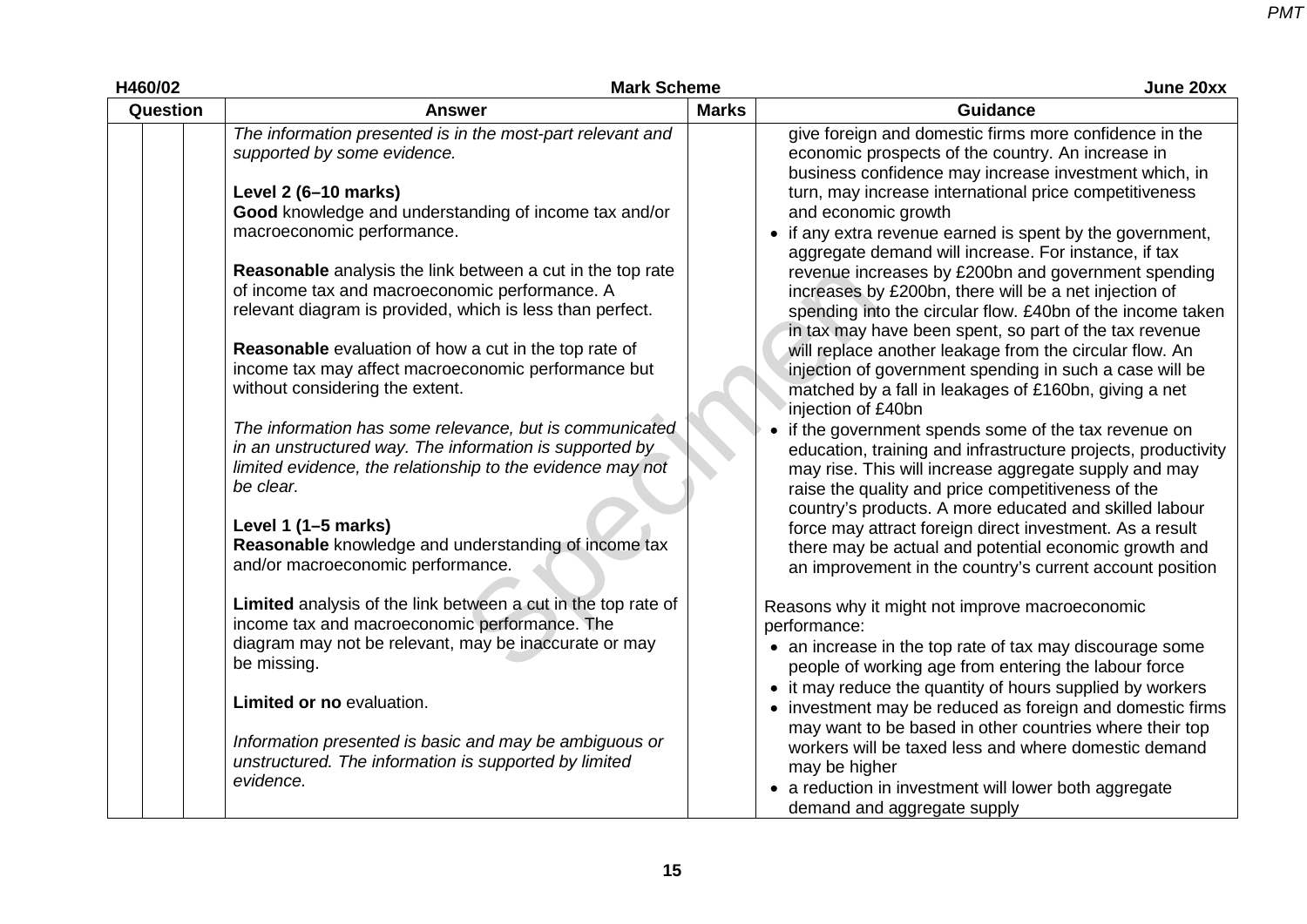| H460/02  | <b>Mark Scheme</b>                                          | June 20xx    |                                                                                                                                                                                                                                                                                                                                                                                                                                                                                                                                                                                                                                                                                                                                                                                                                                                                                                                                                                                                                                                                                                                                                                                                                                                                                                                                                                                                                                                                                                        |  |  |
|----------|-------------------------------------------------------------|--------------|--------------------------------------------------------------------------------------------------------------------------------------------------------------------------------------------------------------------------------------------------------------------------------------------------------------------------------------------------------------------------------------------------------------------------------------------------------------------------------------------------------------------------------------------------------------------------------------------------------------------------------------------------------------------------------------------------------------------------------------------------------------------------------------------------------------------------------------------------------------------------------------------------------------------------------------------------------------------------------------------------------------------------------------------------------------------------------------------------------------------------------------------------------------------------------------------------------------------------------------------------------------------------------------------------------------------------------------------------------------------------------------------------------------------------------------------------------------------------------------------------------|--|--|
| Question | <b>Answer</b>                                               | <b>Marks</b> | <b>Guidance</b>                                                                                                                                                                                                                                                                                                                                                                                                                                                                                                                                                                                                                                                                                                                                                                                                                                                                                                                                                                                                                                                                                                                                                                                                                                                                                                                                                                                                                                                                                        |  |  |
|          | <b>0 marks</b> no response or no response worthy of credit. |              | • aggregate demand may fall if the higher tax rate reduces<br>consumer expenditure. A higher tax rate will reduce the<br>disposable income of the rich which will lower their<br>purchasing power. Such a fall in spending may cause<br>GDP to fall by a multiple amount.<br>If aggregate supply falls by more than aggregate demand,<br>the economy may experience cost-push inflation. With less<br>investment and the withdrawal of some possibly highly<br>productive and innovative workers, costs of production may<br>rise. Cost-push inflation may reduce the price<br>competitiveness of domestic products. This combined with a<br>possible reduction in the quality of products produced may<br>decrease exports and increase imports. As a result the<br>current account position of the balance of payments worsens.<br>Credit, where appropriate, knowledge/analysis of other,<br>relevant factors.<br>Possible routes into evaluation:<br>• outcome will be influenced by the level of economic<br>activity<br>• the effect will depend on the relative sizes and directions<br>of the shifts of the AD and AS curves<br>• the larger the size of the multiplier, the greater the effect<br>is likely to be<br>• the proportion of people who will be moved into paying<br>the 50% income tax rate<br>• it will depend on the other tax rates as this will influence<br>the marginal rate of tax at the top end<br>• it depends on the direction/influence of other policy<br>measures. |  |  |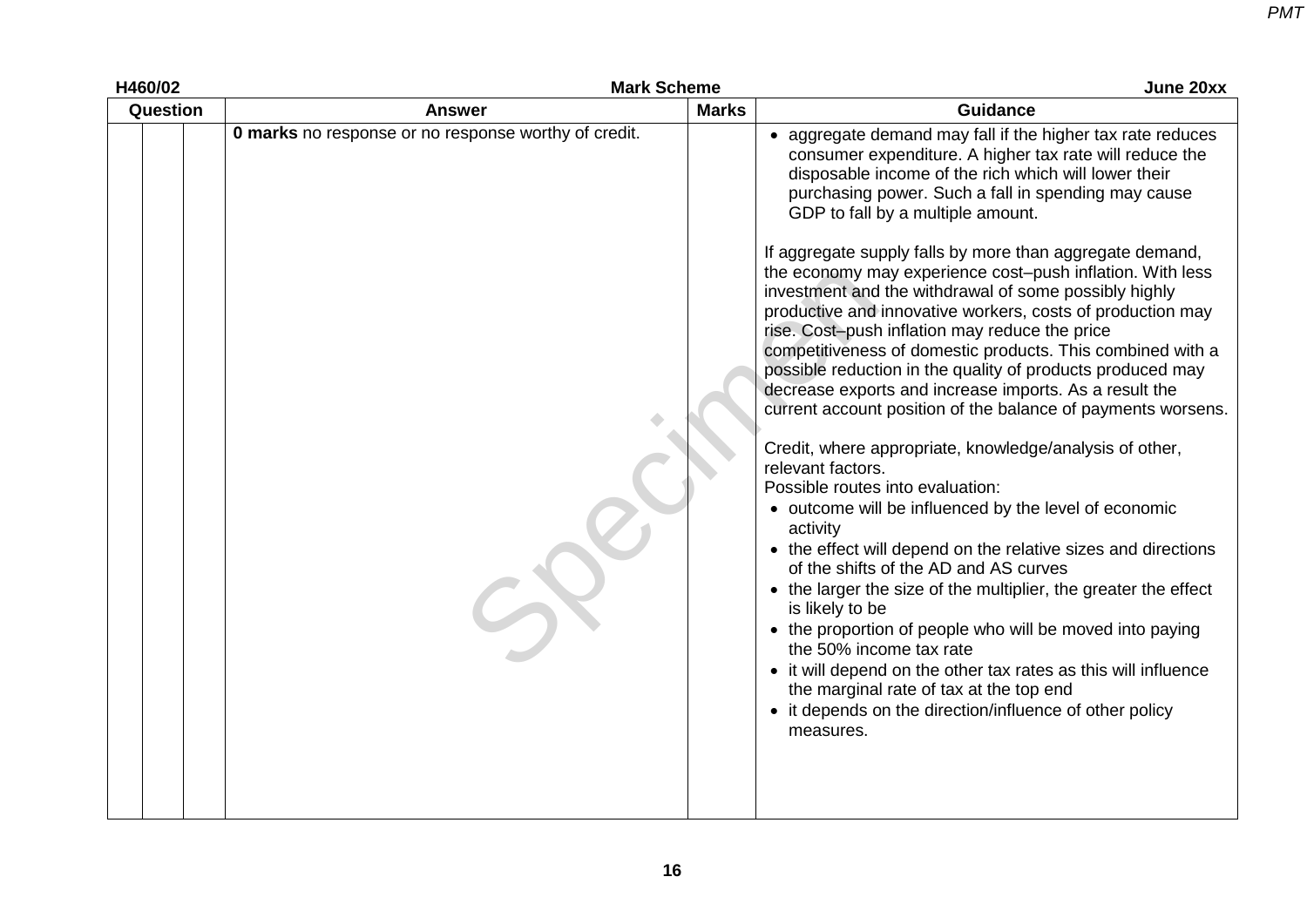| H460/02<br>Question |  | <b>Mark Scheme</b>                                                                                                                                                                                                                                                                                      | June 20xx                                                     |                                                                                                                                                                                                                                                                                            |  |
|---------------------|--|---------------------------------------------------------------------------------------------------------------------------------------------------------------------------------------------------------------------------------------------------------------------------------------------------------|---------------------------------------------------------------|--------------------------------------------------------------------------------------------------------------------------------------------------------------------------------------------------------------------------------------------------------------------------------------------|--|
|                     |  | <b>Answer</b>                                                                                                                                                                                                                                                                                           |                                                               | <b>Guidance</b>                                                                                                                                                                                                                                                                            |  |
| 4                   |  | Level 5 (21-25 marks)<br>Good knowledge and understanding of globalisation in the<br>context of income inequality in a developed economy.<br>Strong analysis of the link between globalisation and<br>income inequality in a developed economy.<br>Strong evaluation including a supported judgement on | 25<br>(AO1 x 6<br>AO2 x 6<br>$A03 \times 6$<br>$AO4 \times 7$ | Indicative content<br>• a more integrated global economy with greater mobility of<br>products, capital and labour has the potential to increase<br>global output and so real incomes<br>• income inequality will increase if the benefits of<br>globalisation are not equally distributed. |  |
|                     |  | whether globalisation will always increase income<br>inequality in a developed economy.                                                                                                                                                                                                                 |                                                               | Reasons why this may occur:<br>• entrepreneurs may gain higher incomes as a result of<br>multinational companies being able to locate in lowest                                                                                                                                            |  |
|                     |  | There is a well-developed and sustained line of reasoning<br>which is coherent and logically structured. The information<br>presented is entirely relevant and substantiated.                                                                                                                           |                                                               | cost countries and because of the increase in the size of<br>markets that firms can sell to<br>skilled workers may enjoy higher incomes as their skills<br>will be in demand throughout the world and because they                                                                         |  |
|                     |  | Level 4 (16-20 marks)<br>Good knowledge and understanding of globalisation in the<br>context of income inequality in a developed economy.                                                                                                                                                               |                                                               | are likely to be occupationally and geographically mobile<br>• workers who are mobile are likely to be able to adapt to<br>changes in an economy's comparative advantage and<br>move from declining to expanding industries                                                                |  |
|                     |  | Strong analysis of the link between globalisation and<br>income inequality in a developed economy.                                                                                                                                                                                                      |                                                               | • unskilled workers may experience a reduction in their<br>wages or may lose their wages due to unemployment<br>• with increased competition from developing economies in                                                                                                                  |  |
|                     |  | Good evaluation as to whether globalisation will increase<br>income inequality but without considering whether this will<br>always be the case.                                                                                                                                                         |                                                               | a range of manufacturing industries, there may be<br>pressure on firms to cut their labour costs<br>• some domestic firms may set up branches abroad or may                                                                                                                                |  |
|                     |  | There is a well-developed line of reasoning which is clear<br>and logically structured. The information presented is<br>relevant and in the most part substantiated.                                                                                                                                    |                                                               | outsource some of their lower skilled operations to<br>developing economies<br>• generally production of skill-intensive products for exports<br>has increased while production of labour-intensive                                                                                        |  |
|                     |  | Level 3 (11-15 marks)<br>Good knowledge and understanding of globalisation in the<br>context of income inequality in a developed economy.                                                                                                                                                               |                                                               | products has been replaced by imports. Demand for<br>unskilled workers has fallen relative to demand for skilled<br>workers. Structural unemployment has occurred with<br>those lacking mobility remaining unemployed                                                                      |  |
|                     |  | Good analysis of the link between globalisation and                                                                                                                                                                                                                                                     |                                                               | • the increased mobility of firms and skilled workers which<br>is associated with globalisation may put pressure on the                                                                                                                                                                    |  |

*PMT*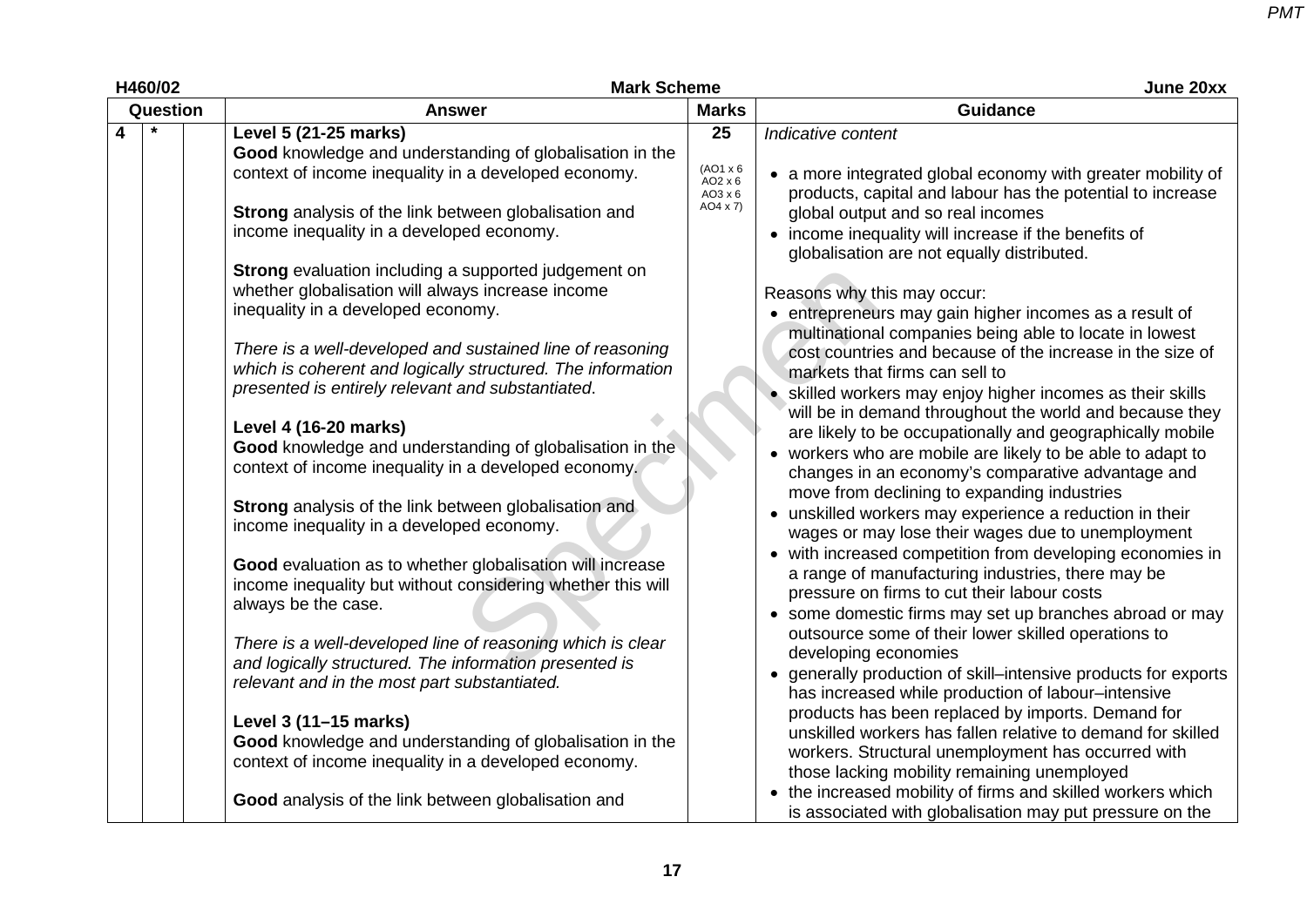| H460/02  | <b>Mark Scheme</b>                                                                                                                                                                                                                                                                                                                                                                                                                                                                                                                                                             | June 20xx    |                                                                                                                                                                                                                                                                                                                                                                                                                                                                                                                                                                                                                                                                                                                                                                                                                                        |  |
|----------|--------------------------------------------------------------------------------------------------------------------------------------------------------------------------------------------------------------------------------------------------------------------------------------------------------------------------------------------------------------------------------------------------------------------------------------------------------------------------------------------------------------------------------------------------------------------------------|--------------|----------------------------------------------------------------------------------------------------------------------------------------------------------------------------------------------------------------------------------------------------------------------------------------------------------------------------------------------------------------------------------------------------------------------------------------------------------------------------------------------------------------------------------------------------------------------------------------------------------------------------------------------------------------------------------------------------------------------------------------------------------------------------------------------------------------------------------------|--|
| Question | <b>Answer</b>                                                                                                                                                                                                                                                                                                                                                                                                                                                                                                                                                                  | <b>Marks</b> | <b>Guidance</b>                                                                                                                                                                                                                                                                                                                                                                                                                                                                                                                                                                                                                                                                                                                                                                                                                        |  |
|          | income inequality in a developed economy.<br>Reasonable evaluation as to whether globalisation will<br>increase income inequality but without considering<br>whether this will always be the case.<br>There is a line of reasoning presented with some structure.<br>The information presented is in the most-part relevant and<br>supported by some evidence.<br>Level 2 (6-10 marks)                                                                                                                                                                                         |              | governments of both developed and developing<br>economies to lower their corporate and income tax rates.<br>Tax competition can result in lower tax revenue. MNCs<br>may also try to reduce the tax they pay by moving profits<br>to low tax countries. Due to a reduction in tax revenue<br>there may be less spending on social welfare which could<br>reduce the incomes of the unemployed, sick and elderly.<br>There may also be less spending on state education<br>which in the long run may reduce the skills and earning<br>potential of some workers.                                                                                                                                                                                                                                                                        |  |
|          | Good knowledge and understanding of globalisation                                                                                                                                                                                                                                                                                                                                                                                                                                                                                                                              |              | Reasons why globalisation may not increase income                                                                                                                                                                                                                                                                                                                                                                                                                                                                                                                                                                                                                                                                                                                                                                                      |  |
|          | and/or income inequality.                                                                                                                                                                                                                                                                                                                                                                                                                                                                                                                                                      |              | inequality:                                                                                                                                                                                                                                                                                                                                                                                                                                                                                                                                                                                                                                                                                                                                                                                                                            |  |
|          | Reasonable analysis of the link between globalisation and<br>income inequality in a developed economy.<br>Reasonable evaluation of whether globalisation will<br>increase income inequality but without considering<br>whether this will always be the case.<br>The information has some relevance, but is communicated<br>in an unstructured way. The information is supported by<br>limited evidence, the relationship to the evidence may not<br>be clear.<br>Level 1 $(1-5$ marks)<br>Reasonable knowledge and understanding of<br>globalisation and/or income inequality. |              | • it may encourage the government of a developed<br>economy to increase its spending on education and<br>training in order to retain domestic firms and attract<br>foreign domestic investment. Such spending by<br>increasing labour skills may reduce unemployment and so<br>reduce income inequality<br>• globalisation may result in increased economic growth<br>both within a developed economy and other economies.<br>Trade liberalisation and reduced transport costs can<br>permit economies to concentrate on those products in<br>which they have the greatest comparative advantage.<br>This can increase output and create employment<br>opportunities<br>• if developed economies buy more imports from<br>developing economies and set up branches in developing<br>economies, the incomes of developing economies may |  |
|          | Limited analysis of the link between globalisation and<br>income inequality.<br>Limited or no evaluation.                                                                                                                                                                                                                                                                                                                                                                                                                                                                      |              | rise. With higher incomes, the developing economies may<br>buy more products from the developed economy<br>• rises in wages in developing economies may put less<br>downward pressure on wages in the developed economy<br>• increased economic growth may generate increased tax<br>revenue. Some of this may be spent raising the incomes                                                                                                                                                                                                                                                                                                                                                                                                                                                                                            |  |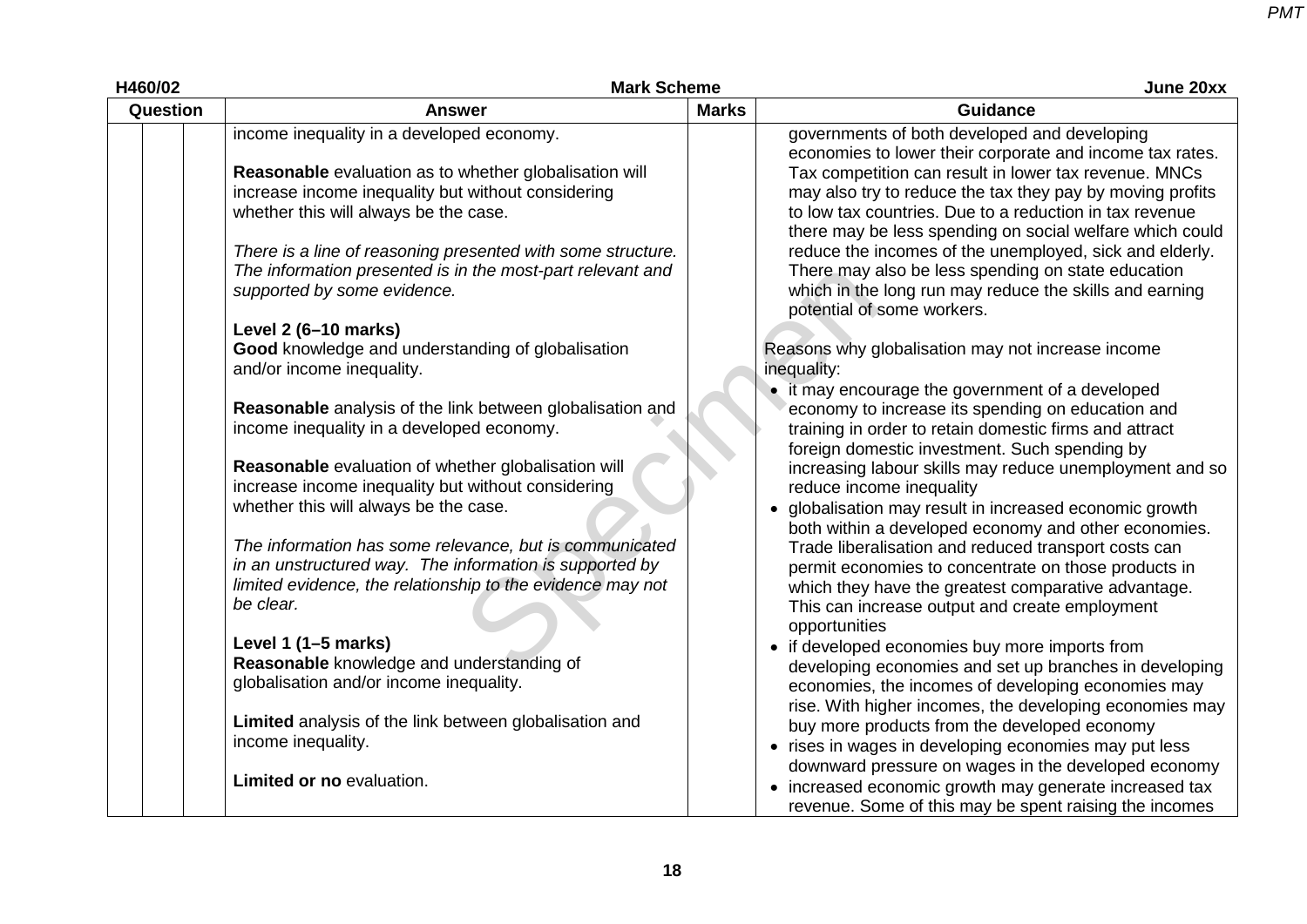| H460/02  | <b>Mark Scheme</b>                                                                                                                                                                                                                                                                                                                                                                                                                                                                                                             | June 20xx                                                                    |                                                                                                                                                                                                                                                                                                                                                                                                                                                                                                                                                                                                                                                              |  |  |  |
|----------|--------------------------------------------------------------------------------------------------------------------------------------------------------------------------------------------------------------------------------------------------------------------------------------------------------------------------------------------------------------------------------------------------------------------------------------------------------------------------------------------------------------------------------|------------------------------------------------------------------------------|--------------------------------------------------------------------------------------------------------------------------------------------------------------------------------------------------------------------------------------------------------------------------------------------------------------------------------------------------------------------------------------------------------------------------------------------------------------------------------------------------------------------------------------------------------------------------------------------------------------------------------------------------------------|--|--|--|
| Question | Answer                                                                                                                                                                                                                                                                                                                                                                                                                                                                                                                         | <b>Marks</b>                                                                 | <b>Guidance</b>                                                                                                                                                                                                                                                                                                                                                                                                                                                                                                                                                                                                                                              |  |  |  |
|          | Information presented is basic and may be ambiguous or<br>unstructured. The information is supported by limited<br>evidence.                                                                                                                                                                                                                                                                                                                                                                                                   |                                                                              | and opportunities of vulnerable groups by, for example,<br>raising state pensions and unemployment benefits.                                                                                                                                                                                                                                                                                                                                                                                                                                                                                                                                                 |  |  |  |
|          | <b>0 marks</b> no response or no response worthy of credit.                                                                                                                                                                                                                                                                                                                                                                                                                                                                    |                                                                              | Credit, where appropriate, knowledge/analysis of other,<br>relevant factors.                                                                                                                                                                                                                                                                                                                                                                                                                                                                                                                                                                                 |  |  |  |
|          | Note: although a diagram is not required, it may enhance<br>the quality of the answer and should be rewarded at the<br>appropriate level.                                                                                                                                                                                                                                                                                                                                                                                      |                                                                              | Possible routes into evaluation:<br>• the impact of globalisation on a developed economy will<br>be influenced by how flexible its labour and product<br>markets are and how its government responds<br>how governments respond to globalisation can influence<br>income inequality, e.g. the type of supply side policy<br>measures used<br>• the impact will depend on the extent to which the<br>developed economy is integrated into the global economy<br>• income inequality may also be generated by wealth<br>inequality within a developed country<br>• it may also be affected by the government's welfare policy<br>and its impact/effectiveness. |  |  |  |
| 5        | Level 5 (21-25 marks)<br>Good knowledge and understanding of the role of a<br>central bank, particularly as lender of last resort.<br><b>Strong</b> analysis of the effects on the economy of allowing<br>a bank to fail.<br>Strong evaluation including a supported judgement on<br>whether a central bank should ever allow a bank to fail.<br>There is a well-developed and sustained line of reasoning<br>which is coherent and logically structured. The information<br>presented is entirely relevant and substantiated. | 25<br>$(AO1 \times 6)$<br>$AO2 \times 6$<br>$AO3 \times 6$<br>$AO4 \times 7$ | Indicative content:<br>• the role of a central bank<br>• lender of last resort<br>• impact of the failure of a retail bank.<br>Arguments for:<br>• may reduce the risk of moral hazard. Retail banks may be<br>discouraged from lending to people and firms who are not<br>creditworthy and from buying toxic debt if they know they<br>will not be bailed out by the central bank<br>• encouraging retail banks to undertake more prudent<br>policies might reduce the risk of a financial crisis in the<br>future<br>• it might create more stability in the housing market as it                                                                          |  |  |  |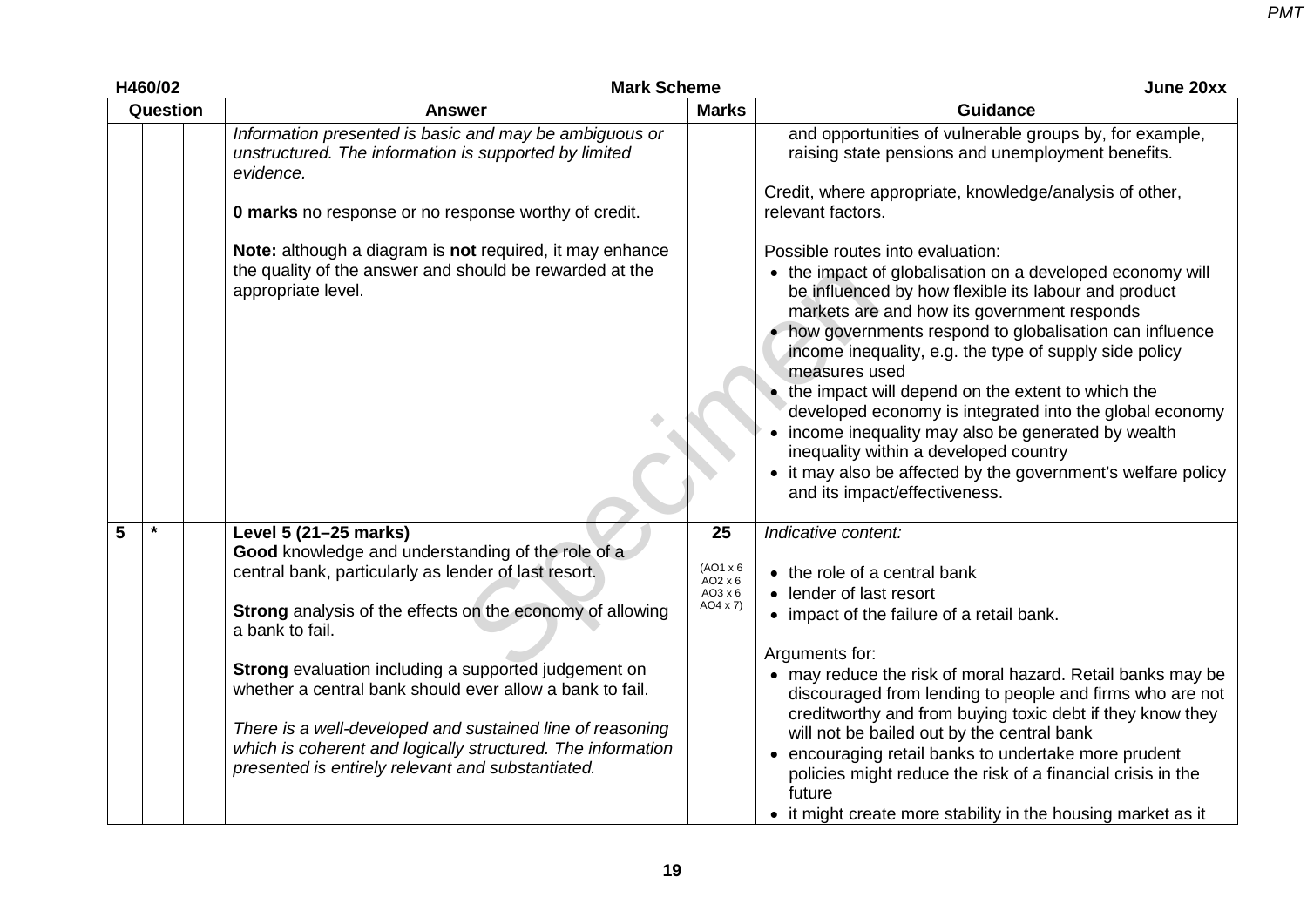| H460/02  | <b>Mark Scheme</b>                                                                                                                                                                                                                                                                                                                                                                                                                                                                                                                                                                                                                                                                                                                                                                                                                                                                                                                                                                                                                                                                                                                                                            |              | June 20xx                                                                                                                                                                                                                                                                                                                                                                                                                                                                                                                                                                                                                                                                                                                                                                                                                                                                                                                                                                                                                                                                                                                                                                                                                                                                                                                                                                                                                                                                                                                                                                                                                                                                                                                                              |  |  |
|----------|-------------------------------------------------------------------------------------------------------------------------------------------------------------------------------------------------------------------------------------------------------------------------------------------------------------------------------------------------------------------------------------------------------------------------------------------------------------------------------------------------------------------------------------------------------------------------------------------------------------------------------------------------------------------------------------------------------------------------------------------------------------------------------------------------------------------------------------------------------------------------------------------------------------------------------------------------------------------------------------------------------------------------------------------------------------------------------------------------------------------------------------------------------------------------------|--------------|--------------------------------------------------------------------------------------------------------------------------------------------------------------------------------------------------------------------------------------------------------------------------------------------------------------------------------------------------------------------------------------------------------------------------------------------------------------------------------------------------------------------------------------------------------------------------------------------------------------------------------------------------------------------------------------------------------------------------------------------------------------------------------------------------------------------------------------------------------------------------------------------------------------------------------------------------------------------------------------------------------------------------------------------------------------------------------------------------------------------------------------------------------------------------------------------------------------------------------------------------------------------------------------------------------------------------------------------------------------------------------------------------------------------------------------------------------------------------------------------------------------------------------------------------------------------------------------------------------------------------------------------------------------------------------------------------------------------------------------------------------|--|--|
| Question | <b>Answer</b>                                                                                                                                                                                                                                                                                                                                                                                                                                                                                                                                                                                                                                                                                                                                                                                                                                                                                                                                                                                                                                                                                                                                                                 | <b>Marks</b> | <b>Guidance</b>                                                                                                                                                                                                                                                                                                                                                                                                                                                                                                                                                                                                                                                                                                                                                                                                                                                                                                                                                                                                                                                                                                                                                                                                                                                                                                                                                                                                                                                                                                                                                                                                                                                                                                                                        |  |  |
|          | Level 4 (16-20 marks)<br>Good knowledge and understanding of the role of a<br>central bank particularly as lender of last resort.<br>Strong analysis of the effects on the economy of allowing<br>a bank to fail.<br>Good evaluation as to whether a government should allow<br>a bank to fail but without considering whether this should<br>always be the case.<br>There is a well-developed line of reasoning which is clear<br>and logically structured. The information presented is<br>relevant and in the most part substantiated.<br>Level 3 (11-15 marks)<br>Good knowledge and understanding of the role of a<br>central bank, particularly as lender of last resort.<br>Good analysis of the effects on the economy of allowing a<br>bank to fail.<br>Reasonable evaluation as to whether a government<br>should allow a bank to fail but without considering whether<br>this should always be the case.<br>There is a line of reasoning presented with some structure.<br>The information presented is in the most-part relevant and<br>supported by some evidence.<br>Level 2 (6-10 marks)<br>Good knowledge and understanding of the role of a<br>central bank. |              | may reduce the risk of banks lending to home buyers who<br>will not be able to make the repayments and so will get<br>into debt<br>• when a retail bank's high risk strategy is successful it<br>benefits in the form of higher profits. When such a<br>strategy fails, it may be the taxpayers who end up paying<br>the price<br>• the collapse of a failing bank may enable more efficient<br>banks to enter the market.<br>Arguments against:<br>• there is a risk of creating a run on the banking system.<br>Seeing one bank failing may encourage customers of<br>other banks to withdraw their deposits. As banks create<br>more deposits than they have liquid assets to support<br>them, not every depositor can be paid out<br>banks borrow from and lend to each other. If a bank goes<br>out of business owing other banks money, it will weaken<br>their position<br>• a run on the banking system may lead to people losing<br>some of their savings which, in turn, could reduce<br>consumer expenditure<br>• a collapse in the banking system would reduce<br>employment and could reduce a country's export revenue<br>by lowering the amount it earns from selling financial<br>services<br>• if a number of banks go out of business, firms may find it<br>difficult to obtain finance for investment. Existing banks<br>may also become too cautious, becoming reluctant to<br>lend to all but the most creditworthy borrowers - adding to<br>a credit crunch. Reducing investment may lower both<br>aggregate demand and aggregate supply. As a result,<br>actual and potential economic growth may fall<br>• other banks may respond by building up their reserves<br>and reducing lending. This can lead to a fall in the money |  |  |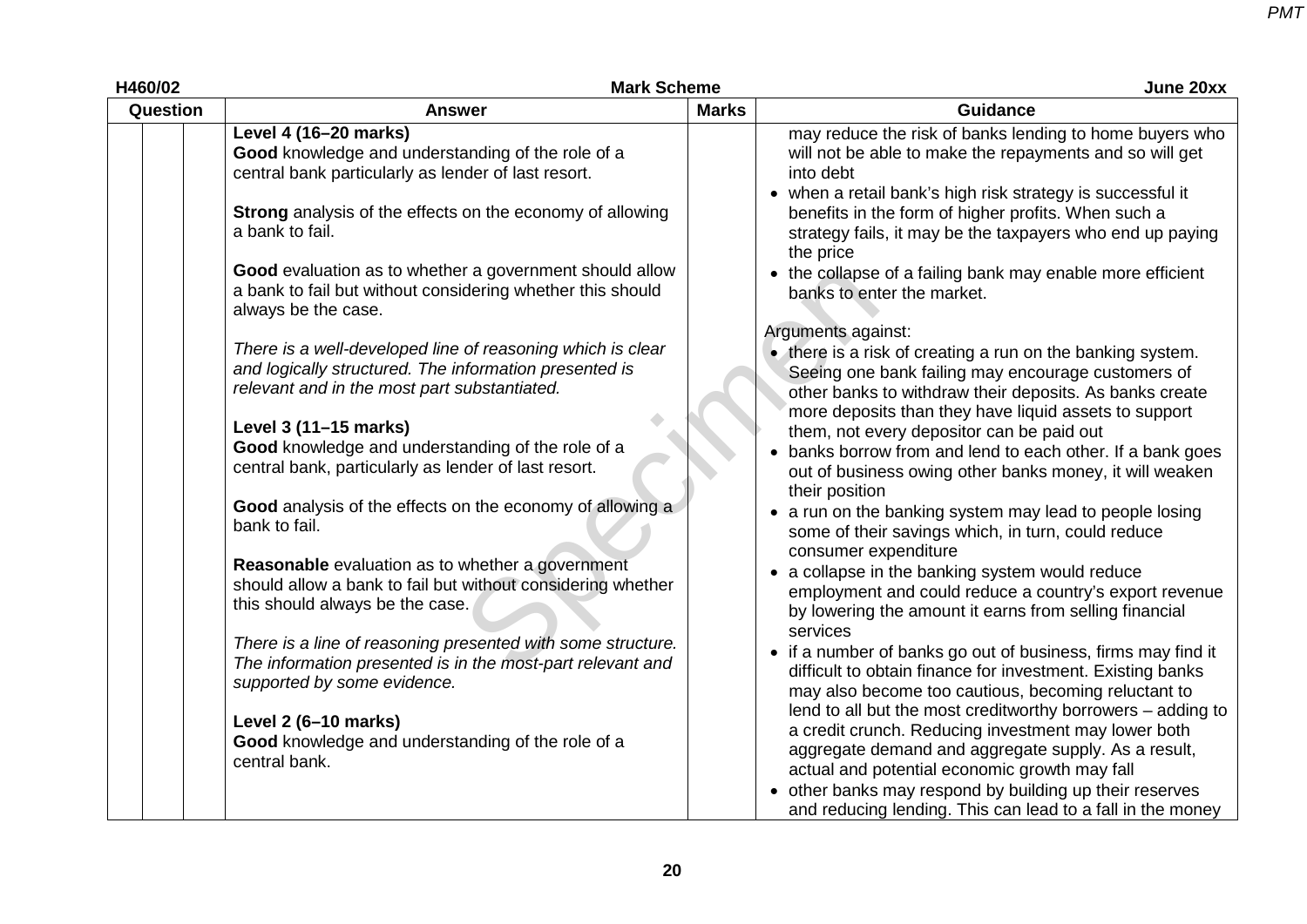| H460/02  | <b>Mark Scheme</b>                                                                                                                                                                                                                                                                                                                                                                                                                                                                                                                                                                                                                                                                                                                                                                                                                                                                                                                                                                                | June 20xx    |                                                                                                                                                                                                                                                                                                                                                                                                                                                                                                                                                                                                                                                                                                                                                                                                                                                                                                                                                                                         |  |  |
|----------|---------------------------------------------------------------------------------------------------------------------------------------------------------------------------------------------------------------------------------------------------------------------------------------------------------------------------------------------------------------------------------------------------------------------------------------------------------------------------------------------------------------------------------------------------------------------------------------------------------------------------------------------------------------------------------------------------------------------------------------------------------------------------------------------------------------------------------------------------------------------------------------------------------------------------------------------------------------------------------------------------|--------------|-----------------------------------------------------------------------------------------------------------------------------------------------------------------------------------------------------------------------------------------------------------------------------------------------------------------------------------------------------------------------------------------------------------------------------------------------------------------------------------------------------------------------------------------------------------------------------------------------------------------------------------------------------------------------------------------------------------------------------------------------------------------------------------------------------------------------------------------------------------------------------------------------------------------------------------------------------------------------------------------|--|--|
| Question | <b>Answer</b>                                                                                                                                                                                                                                                                                                                                                                                                                                                                                                                                                                                                                                                                                                                                                                                                                                                                                                                                                                                     | <b>Marks</b> | <b>Guidance</b>                                                                                                                                                                                                                                                                                                                                                                                                                                                                                                                                                                                                                                                                                                                                                                                                                                                                                                                                                                         |  |  |
|          | Reasonable analysis of the effects on the economy of<br>allowing a bank to fail.<br>Reasonable evaluation of whether a government should<br>allow a bank to fail but without considering whether this<br>should always be the case.<br>The information has some relevance, but is communicated<br>in an unstructured way. The information is supported by<br>limited evidence, the relationship to the evidence may not<br>be clear.<br>Level 1 (1-5 marks)<br>Reasonable knowledge and understanding of the role of a<br>central bank.<br>Limited analysis of the effects on the economy of allowing<br>a bank to fail.<br>Limited or no evaluation.<br>Information presented is basic and may be ambiguous or<br>unstructured. The information is supported by limited<br>evidence.<br><b>0 marks</b> no response or no response worthy of credit.<br>Note: although a diagram is not required, it may enhance<br>the quality of the answer and should be rewarded at the<br>appropriate level. |              | supply and so cause deflation.<br>Credit, where appropriate, knowledge/analysis of other,<br>relevant factors.<br>Possible routes into evaluation:<br>• the decision will depend on the size and importance of the<br>retail bank<br>• the situation within the economy as a whole<br>• the decision will be influenced by how well the banking<br>sector as a whole is performing. If the rest of the banking<br>sector is in good order, a central bank may feel confident<br>in allowing one bank to fail<br>• a central bank will be more concerned to prevent a retail<br>bank failing if the banking sector is playing a key role in<br>the internal performance of the economy<br>if the banking sector is closely integrated into the greater<br>financial sector, then a failing bank may have a significant<br>impact on the external performance of the economy<br>• if the bank in question is largely a domestic bank or<br>whether it operates within the global economy. |  |  |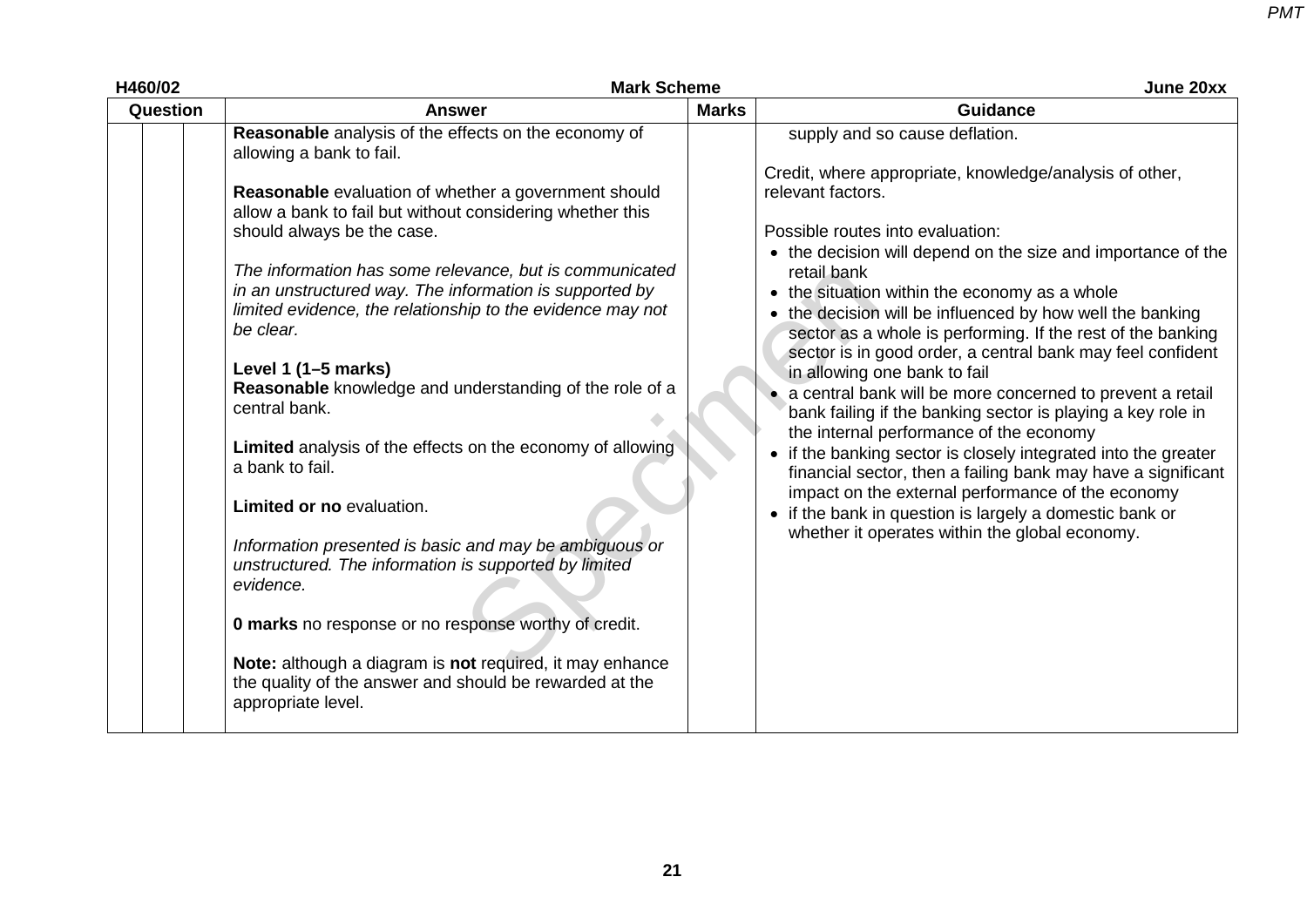# **H460/02Assessment Objectives Grid**

**Mark Scheme June 20xx** 

| Question     | <b>AO1</b>  | AO <sub>2</sub>       | AO <sub>3</sub> | <b>AO4</b>       | <b>TOTAL</b>     | (Quantitative<br>Skills) |
|--------------|-------------|-----------------------|-----------------|------------------|------------------|--------------------------|
| 1(a)         |             | $\overline{c}$        |                 |                  | $\mathbf{2}$     |                          |
| 1(b)(i)      | 1(1)        | 1(1)                  |                 |                  | $\mathbf{2}$     | (2)                      |
| 1(b)(ii)     | 1(1)        | 1(1)                  |                 |                  | $\mathbf{2}$     | (2)                      |
| 1(c)(i)      | 1(1)        | 1(1)                  | ۸               |                  | $\mathbf{2}$     | (2)                      |
| 1(c)(ii)     | 1(1)        | 1(1)                  |                 |                  | $\mathbf{2}$     | (2)                      |
| 1(d)         | $\mathbf 1$ | $\mathbf{1}$          | $\overline{3}$  | $\mathfrak{S}$   | $\bf 8$          |                          |
| 1(e)         | $\mathbf 1$ | $\blacktriangleright$ | $\sqrt{5}$      | $\sqrt{5}$       | 12               |                          |
| 2/3          | 6(2)        | 6(2)                  | 6(2)            | 7(2)             | $25\phantom{.0}$ | (8)                      |
| 4/5          | $\,6$       | $\,6\,$               | $\,6\,$         | $\boldsymbol{7}$ | 25               |                          |
| <b>TOTAL</b> | 18(6)       | 20(6)                 | 20(2)           | 22(2)            | 80               | (16)                     |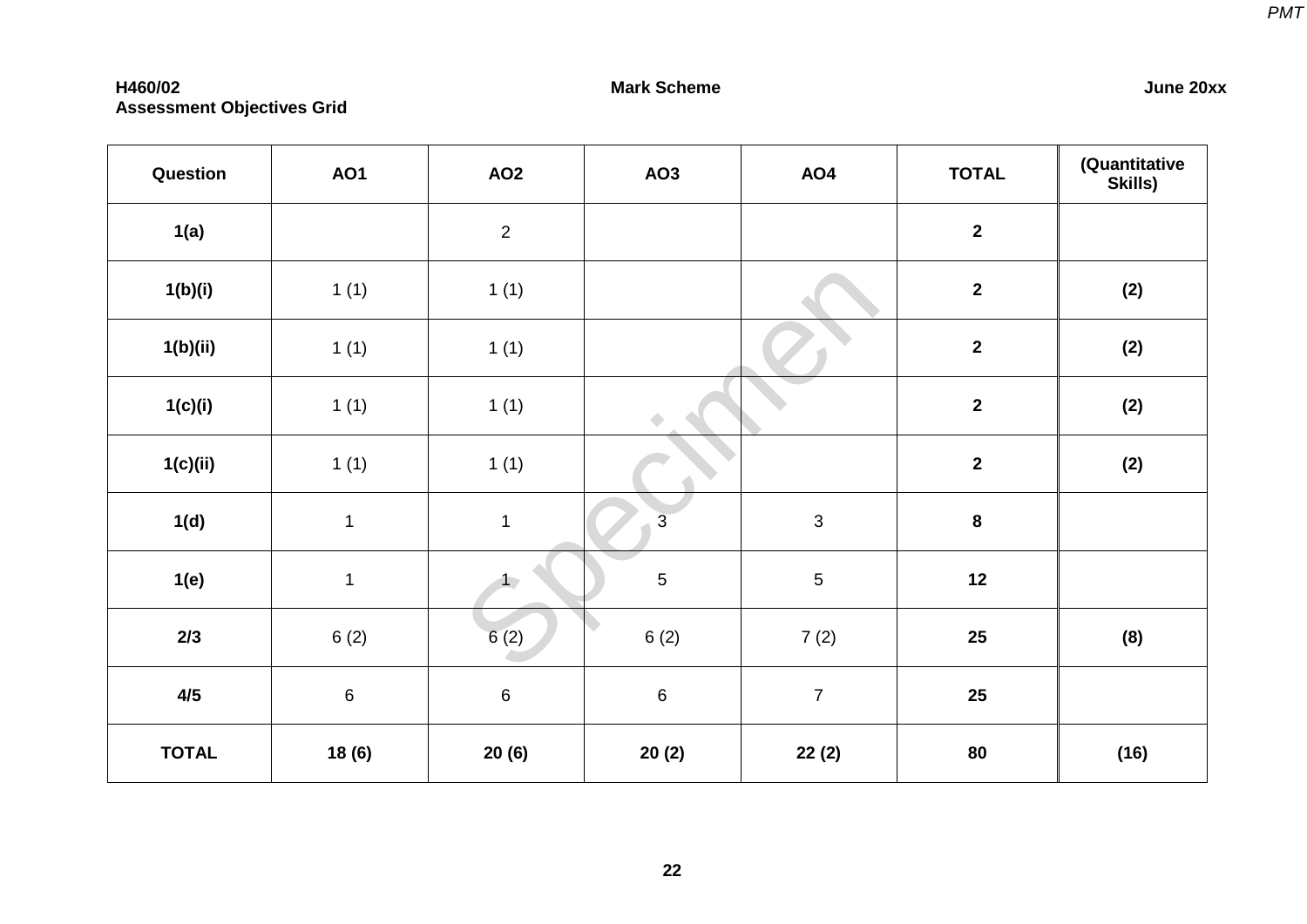Specimen